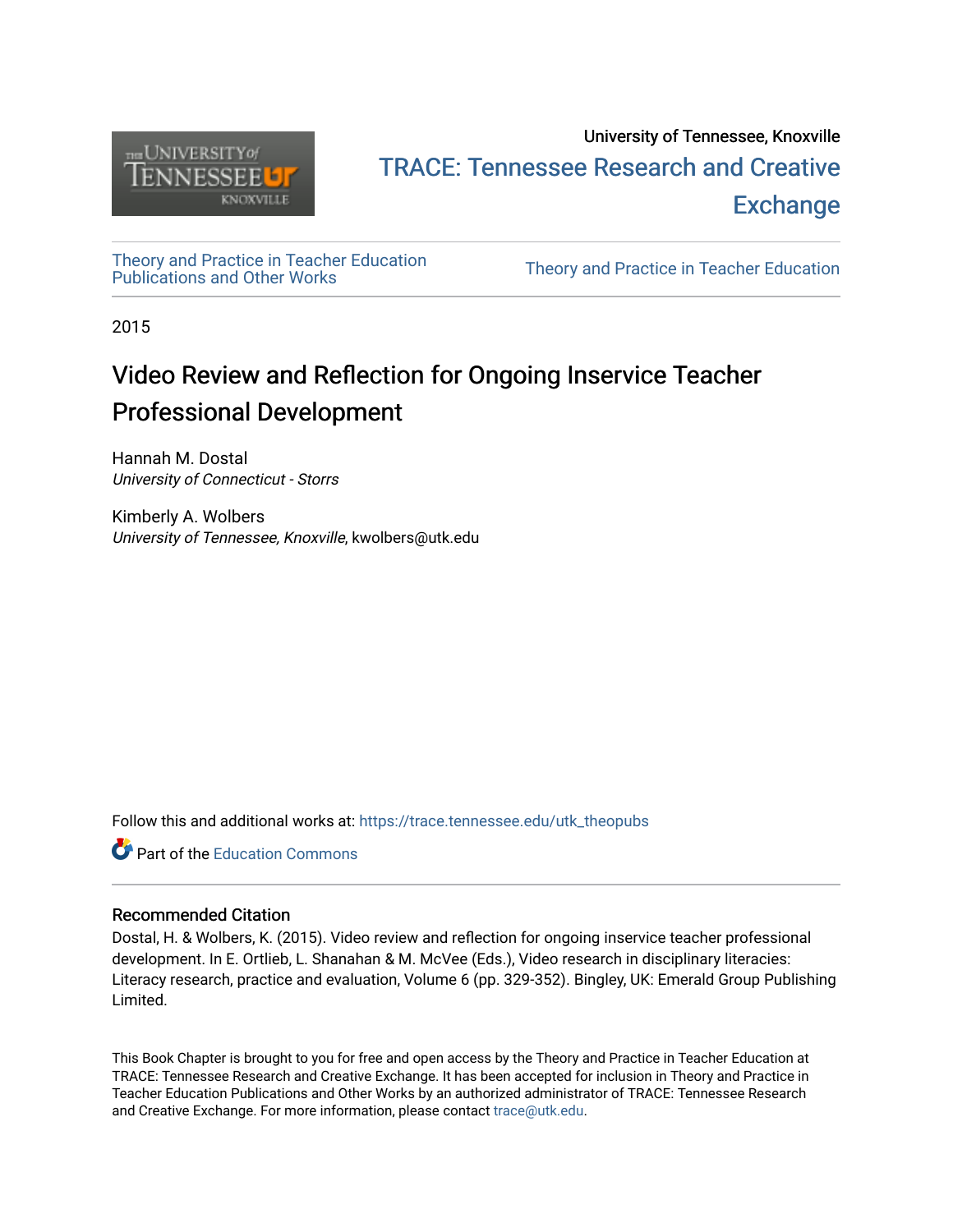### **Video Review and Reflection for Ongoing Inservice Teacher Professional Development**

This is a pre-copyedited, author-produced PDF of a chapter accepted for publication in *Video as a Tool for Reflection in Literacy Education and Research* following peer review. The version of record [citation information below] is available online at http://dx.doi.org/10.1108/S2048- 045820150000006016

Dostal, H. & Wolbers, K. (2015). Video Review and Reflection for Ongoing Inservice Teacher Professional Development*.* In E. Ortlieb, L. Shanahan, M. McVee (Eds.) *Video Research in Disciplinary Literacies: Literacy Research, Practice and Evaluation, Volume 6* (pp. 329-352)*.* Bingley, UK: Emerald Press.

#### **Hannah M. Dostal\***

University of Connecticut Department of Curriculum and Instruction 249 Glenbrook Rd., Unit 3033 Storrs, CT 06269-3033, USA. Phone: (865)292-4219 Email: hannah.dostal@uconn.edu

#### **Kimberly A. Wolbers**

University of Tennessee Department of Theory & Practice in Teacher Education A214 Bailey Education Complex 1126 Volunteer Blvd, Knoxville TN 37996-3442, USA. Phone: 1(865)974-2375 E-mail: kwolbers@utk.edu

#### **Author's Note**

Acknowledgments: The research reported here was supported by the Institute of

Education Sciences, U.S. Department of Education, through Grant R324A120085 to the

University of Tennessee. The opinions expressed are those of the authors and do not represent

views of the Institute or the U.S. Department of Education.

\*Corresponding author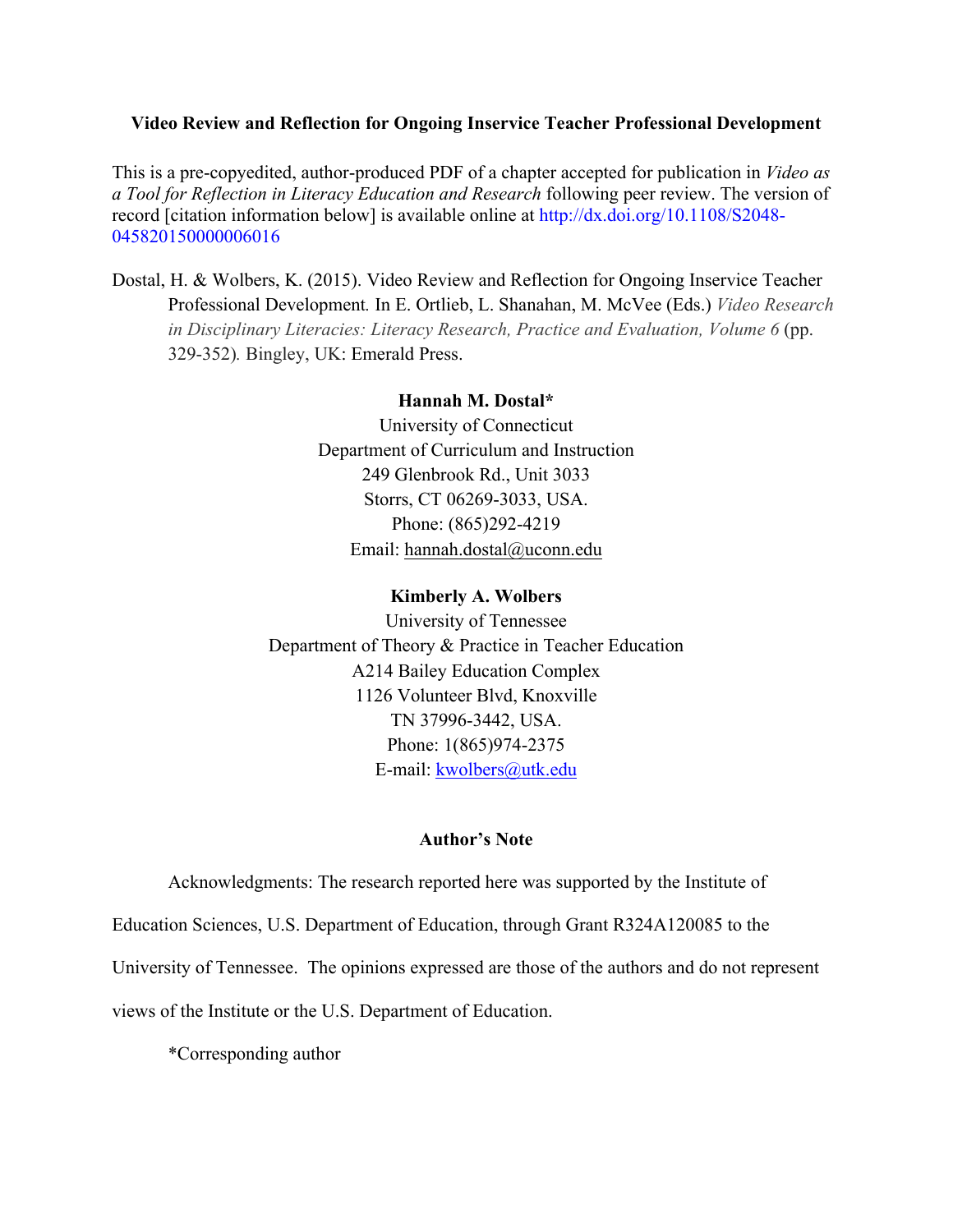Video Review and Reflection for Ongoing Inservice Teacher Professional Development

## **Purpose**

In this chapter we describe how a rubric-style observation instrument for observing classroom writing instruction was used to focus and optimize collaborative video analysis sessions among teachers and researchers spread across six states. As part of a 3-year Institute of Education Sciences (IES) development grant, we used videos of classroom instruction both as data for researchers studying the nature and impact of a specific instructional approach, Strategic and Interactive Writing Instruction (SIWI), and as a vehicle for collaborative teacher professional development-- for both teachers and teacher leaders.

## **Design**

By tying video analysis to a shared observation instrument, we were able to target video clip selection for discussion, and focus our analysis to support teachers across several states and school settings implementing a new approach to writing instruction. After a brief overview of the project for which videos were used, we describe the tools and protocols developed over time to ensure the efficient and powerful use of collaborative video analysis. We also share our experiences on the nature and outcomes of these collaborative sessions both in terms of teachers' involvement and changes in practice over time.

## **Findings**

We argue that the use of a common rubric to guide video clip selection, discussion, and analysis allowed teachers to strategically engage in "data reduction" - i.e. not be overwhelmed by the amount of video data - and to use the videos as catalysts for conversations as well as evidence of what works well for individual students. As researchers, these sessions allowed us to ensure collaborative video analysis sessions were focused, efficient, and growth-oriented as well as sources of data for understanding trends in challenges and trajectories of growth for teachers implementing a new approach to instruction.

### **Practical Implications**

This work illustrates how researchers can use video for dual purposes--to conduct literacy investigations and to provide teachers with professional development involving video review and reflection.

*Keywords*: Literacy, Writing, Elementary Education, In-Service Teacher Development, Video Tools, Reflection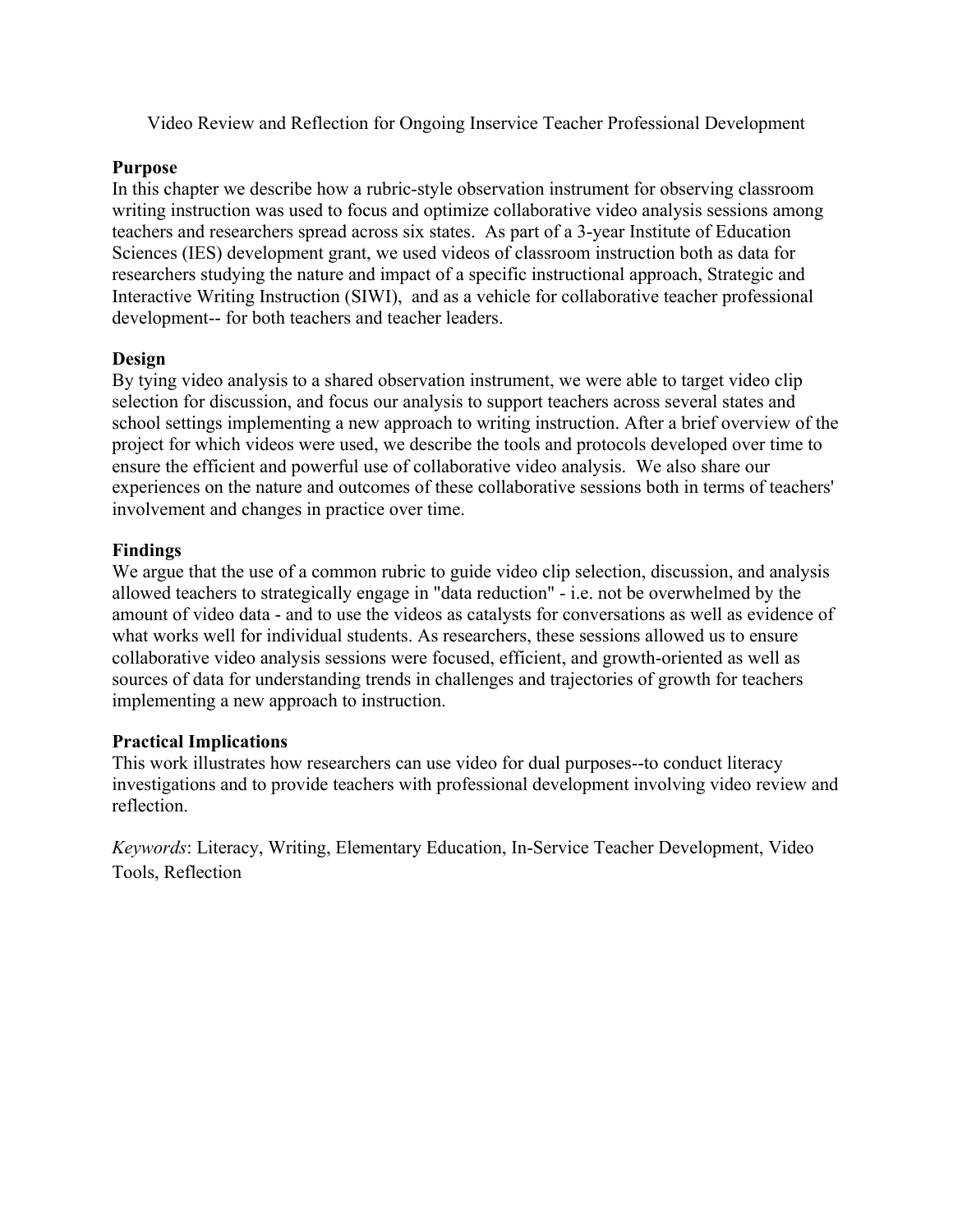#### **Introduction**

In this chapter we describe how a rubric-style observation instrument for observing classroom writing instruction was used to focus and optimize collaborative video analysis sessions among teachers and researchers spread across six states. We argue that the use of a common rubric to guide video clip selection, discussion, and analysis allowed teachers to use the videos as catalysts for conversations as well as evidence of what works well for individual students. As researchers, these sessions allowed us to ensure collaborative video analysis sessions were focused, efficient, and growth-oriented as well as sources of data for understanding trends in challenges and trajectories of growth for teachers implementing a new approach to instruction. This work illustrates how researchers can use video for dual purposes- to conduct literacy investigations and to provide teachers with professional development involving video review and reflection.

The current chapter is based on the data associated with a 3-year development grant funded through the Institute of Education Sciences. The project objectives were to develop curriculum and materials for Strategic and Interactive Writing Instruction (SIWI), including an instructional fidelity instrument (see Appendix A), for use with elementary teachers of the deaf and hard of hearing (d/hh). These materials were then implemented in an experimental study assessing the efficacy of the fully formed intervention in the third year. Prior research on SIWI mainly involved middle grades students, resulting in statistically significant improvements in writing and language outcomes at the word, sentence and discourse levels (Wolbers, 2008a, 2008b, 2010, Wolbers, Dostal and Bowers, 2012). Associated with the current grant project, a group of six teachers were involved in the development phase during the first two years, these teachers collaborated with members of the research team on a regular basis, reviewing and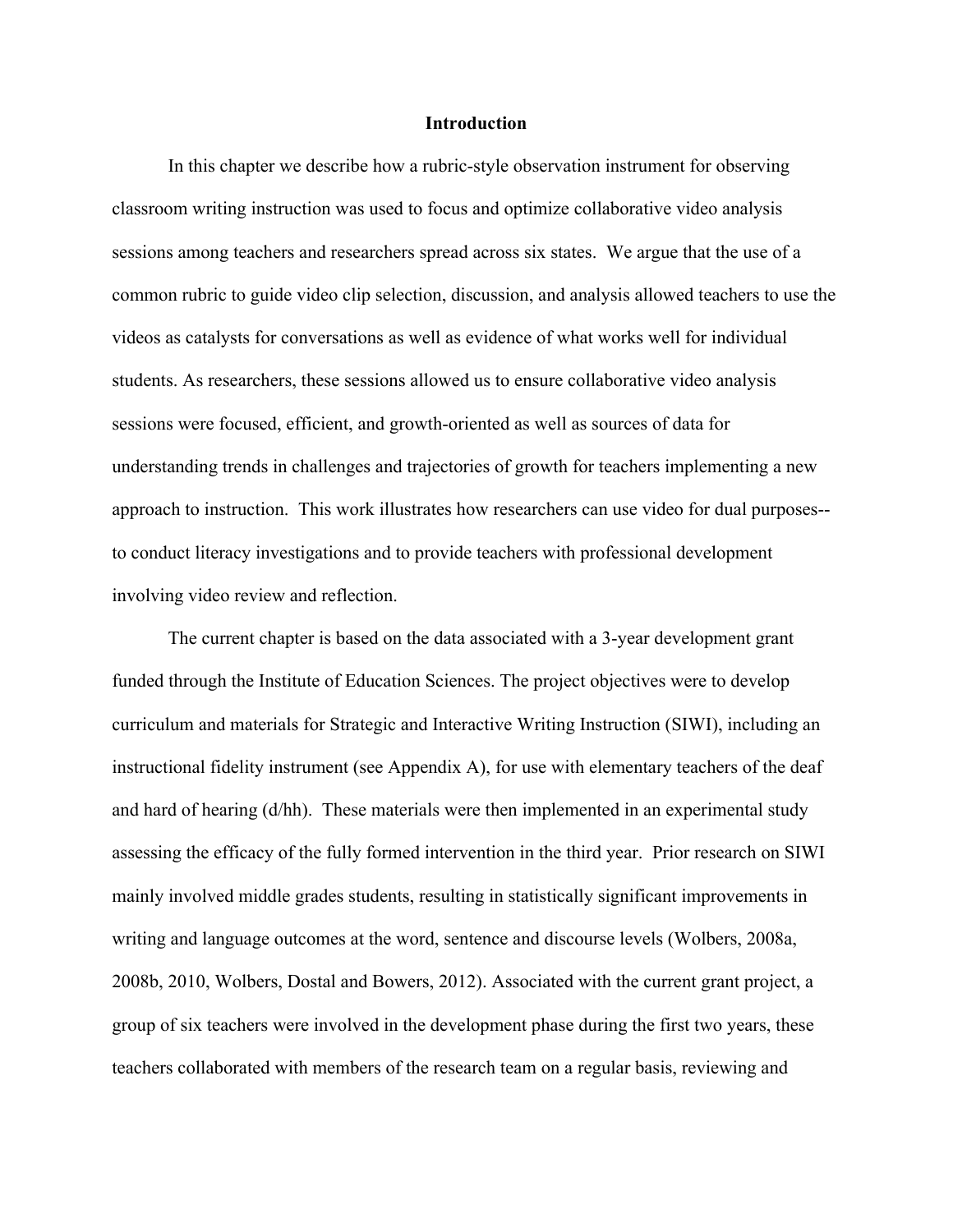revising the curriculum and associated materials, and contributing to the design of an instrument to assess the fidelity of implementation for SIWI. During the third year of the grant work, eight teachers new to SIWI were involved in the experimental group. The purpose of this chapter is to illustrate how literacy coaching and professional development with the latter group was facilitated through the use of classroom video footage in tandem with an instructional fidelity instrument. We additionally provide background information on how the curriculum and instructional fidelity instrument was designed collaboratively with the teachers of the development phase through video review and reflection, as well as ongoing conferencing.

In the sections that follow, we provide a brief review of SIWI and the use of video in teacher professional development. Then, we describe the development and outcomes generated by the tools and process for professional growth we co-constructed with teachers in the study. We conclude by describing the implications of our findings from using the fidelity instrument to guide PD over time.

#### **Review of Literature**

#### **Strategic and Interactive Writing Instruction (SIWI)**

 SIWI is an approach to writing instruction that incorporates evidence-based practices for teaching writing in elementary grades. It is designed around three overarching principles of instruction drawn from research in the fields of general education, special education, and bilingual education. The first overarching principle of SIWI is that instruction is *strategic*- students are explicitly taught strategies for writing processes, rather than asked to engage in them without discussion of or support for strategic approaches for each writing task. Guided by this overarching principle, teachers may use *visual scaffolds* or procedural facilitators to support students' appropriation of writing strategies and skills.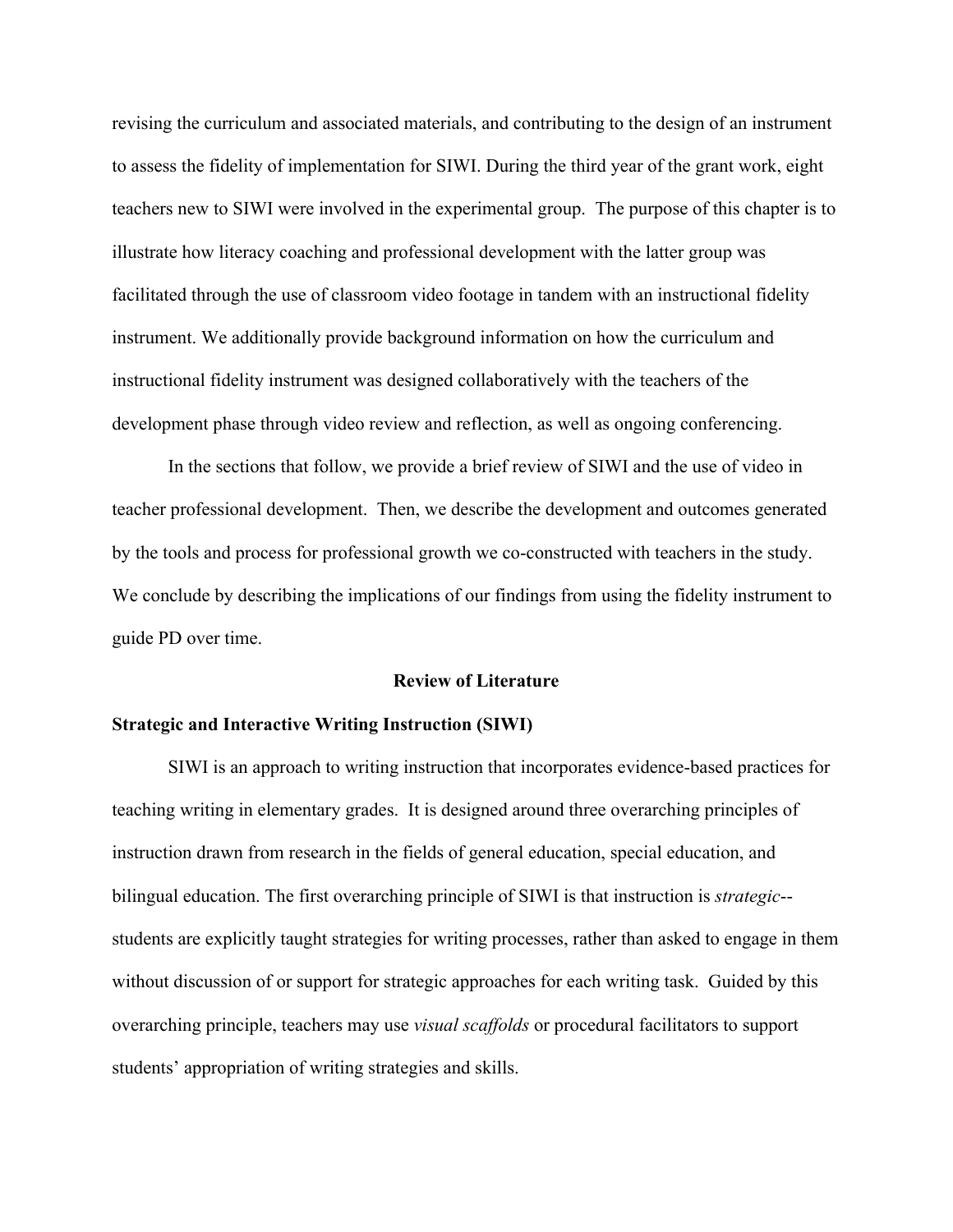The second overarching principle is that instruction is *interactive*, meaning teachers and students collaboratively discuss and co-construct pieces of writing together. SIWI instruction includes guided and/or partner writing, in which all participants are actively engaged in the thinking, problem solving and decision making associated with composition. Within these shared writing activities, teachers use language to model and engage students in the cognitive tasks of composition (Mariage, 2001), which creates an apprenticeship for the student writers (Englert  $\&$ Dunsmore, 2002; Englert, Mariage, & Dunsmore, 2006). Instruction moves between *guided* and *independent* practice. With guidance from the teacher, the text is constructed at a level just beyond what students can write independently. The co-constructed text serves as comprehensible and slightly advanced input, since it stems from students' expressions and is meaningful to them (Krashen, 1994). Students are then invited to incorporate similar strategies into their own independent writing.

Compositions are based on student-generated ideas, and are written to a specific audience for a real purpose. This focus on *authentic* writing encourages students to attend to the needs of their readers, which maintains that learning objectives are *balanced* and inclusive of word- and sentence-level objectives (e.g., vocabulary and grammar) and discourse-level objectives (e.g., structure, voice, and genre-specific text features).

The third and final overarching principle of SIWI is derived from second language research (Ellis, et al., 2009; Krashen, 1994), and is aimed at developing metalinguistic awareness through explicit instruction and comparison of English and American Sign Language (when appropriate). Such instruction and comparison is meant to explicitly build metalinguistic knowledge which implicitly builds language competence (Dostal  $&$  Wolbers, 2014). To accomplish this, the teacher may compare grammars, expand vocabulary, or explicitly teach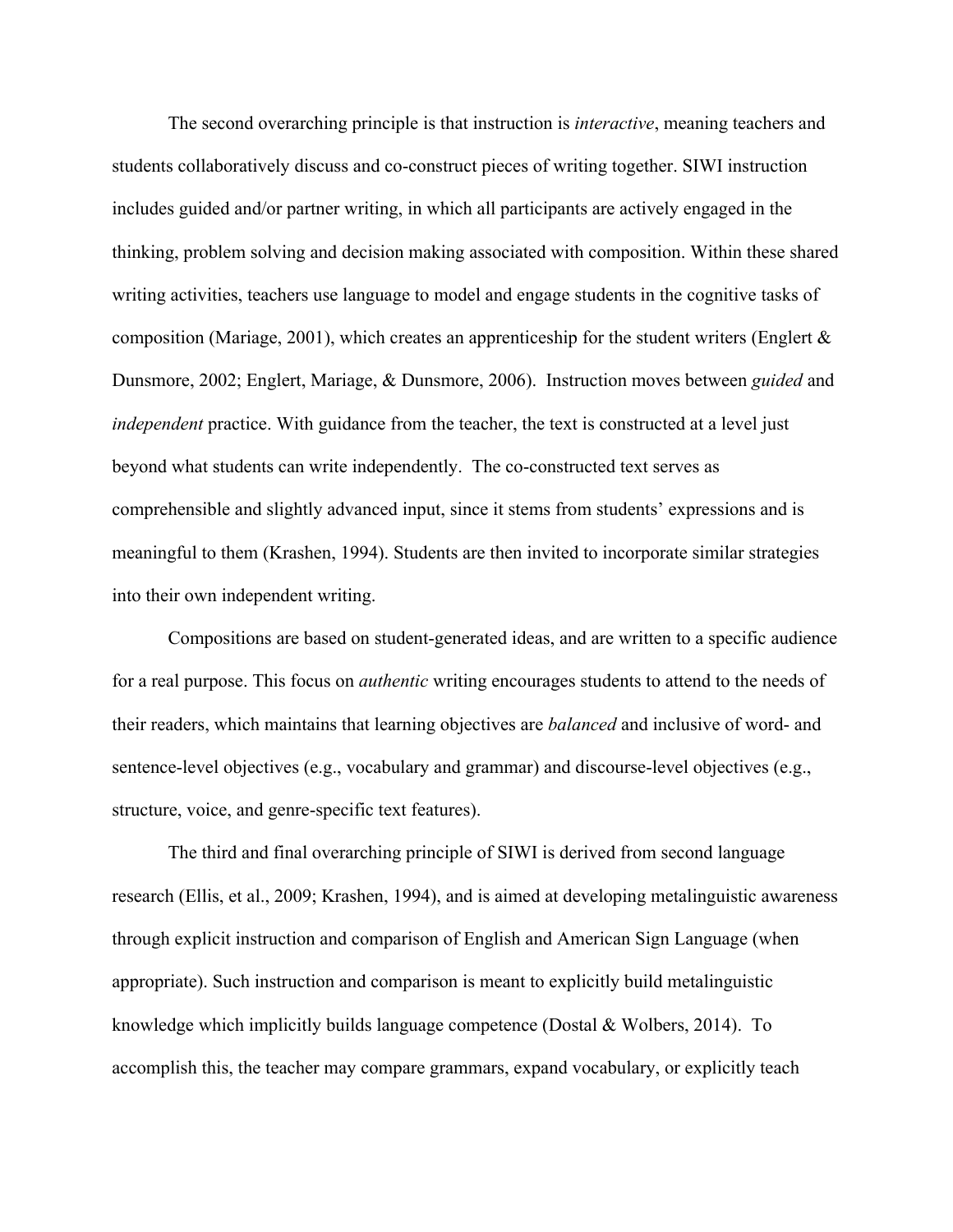linguistic aspects of ASL or English. A *language zone* (another type of visual scaffold or area for visual representation of ideas) is used to clarify intended meanings or support communication through the use of drawing, gesture, pictures, etc. Once a shared understanding is negotiated, the teacher can model concepts in English or ASL. See Wolbers, Dostal, and Bowers (2014) for a more comprehensive description of SIWI guiding principles.

#### **Using Video to Support Professional Development**

Research on effective professional development (PD) for teachers (e.g., Darling-Hammond & Richardson, 2009; Garet et al., 2001; Wei, et al., 2009) has been be summarized by this list of six key features (see Darling-Hammond & Richardson, 2009 for a discussion):

- 1. A focus on both content and pedagogy
- 2. Intensive, sustained engagement
- 3. Opportunities for hands-on, active learning
- 4. Includes application practice with time for reflection
- 5. Allows collaborative planning and reflection
- 6. Includes the collection and analysis of relevant data

Researchers and educators have often used video as a way to accomplish these six key features by recording, analyzing, and reflecting on classroom instruction. Specifically, video can be used to extend PD experiences over time by supporting educators' reflection on practice during instructional integration and refinement. Adding video collection, discussion, and reflection to conventional PD programs follows the recommendation that PD last for more than 30 total hours and be spread over 6-12 months (Wei, et al., 2009). Video applications also ensure that PD can happen in and around the context of classroom-based experiences over time (Doppelt et al., 2009; Garet, Porter, Desimone, Birman, & Yoon, 2001; Gersten & Dimino,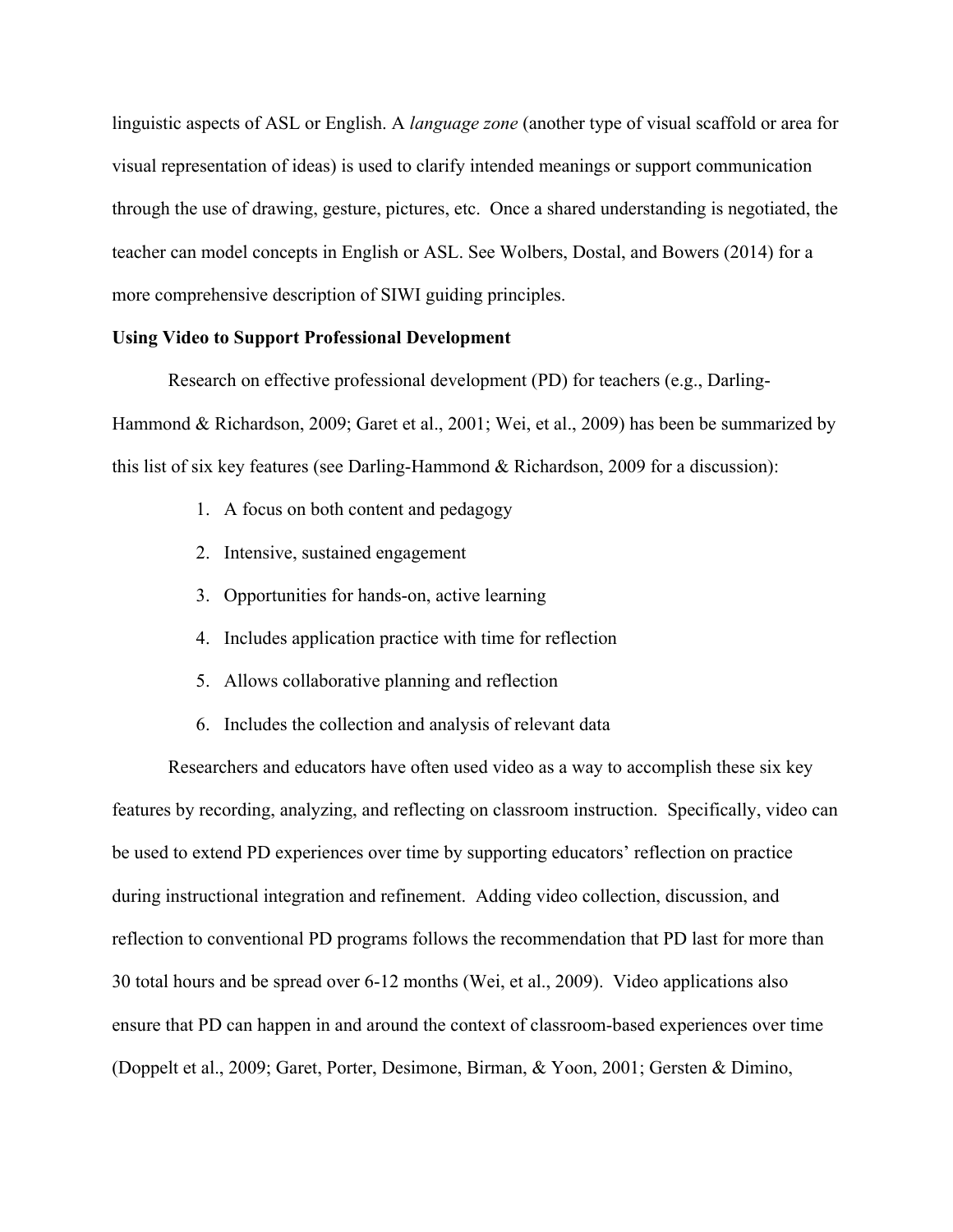2001). When video is used to capture classroom practice related to PD initiatives, teachers have opportunities for active, hands-on learning. This represents a shift from merely learning about instructional approaches, to learning by implementing such approaches, which teachers report as the most valuable type of PD (Wei et al., 2009).

In addition to facilitating coaching, reflecting, and learning from practice, viewing videos of oneself or a model implementing the new techniques and experiencing successes can lead to a higher likelihood of adoption and maintenance (Gersten & Dimino, 2001; Fine, Tinzmann, Anderson, Anderson, & Pitlik, 1998), by demonstrating success and maintaining teachers' focus on the instructional goal (Baker & Smith, 1999). The incorporation of video models promotes a sense of possibility and achievement by creating a record of the differences that exist between previous and current practices (Gersten & Dimino, 2001).

Video recording creates artifacts of instruction that can be used to focus collaborative collegial discussions of practice. Teachers may meet regularly with others who are both knowledgeable about the intervention and able to provide context-specific feedback (Garet et al., 2001; Gersten & Dimino, 2001; Pella, 2011). It also facilitates partnerships between colleagues and/or teachers and researchers that are not otherwise able to observe one another in real time (AFT, 2008; Baker & Smith, 1999; Gersten & Dimino, 2001; Short, Echevarria, & Richards-Tutor, 2011). This sort of collaborative approach to PD promotes collegial networks at schools, providing teachers with the support structures they need to tackle new instructional approaches and sustain implementation over time. Teachers who collaborate regularly exhibit confidence in the classroom, realize gains in student achievement, and are synergized along a pathway toward long-term capacity development (Pella, 2011).

Finally, videos can be used as data from which educators can judge the utility of a new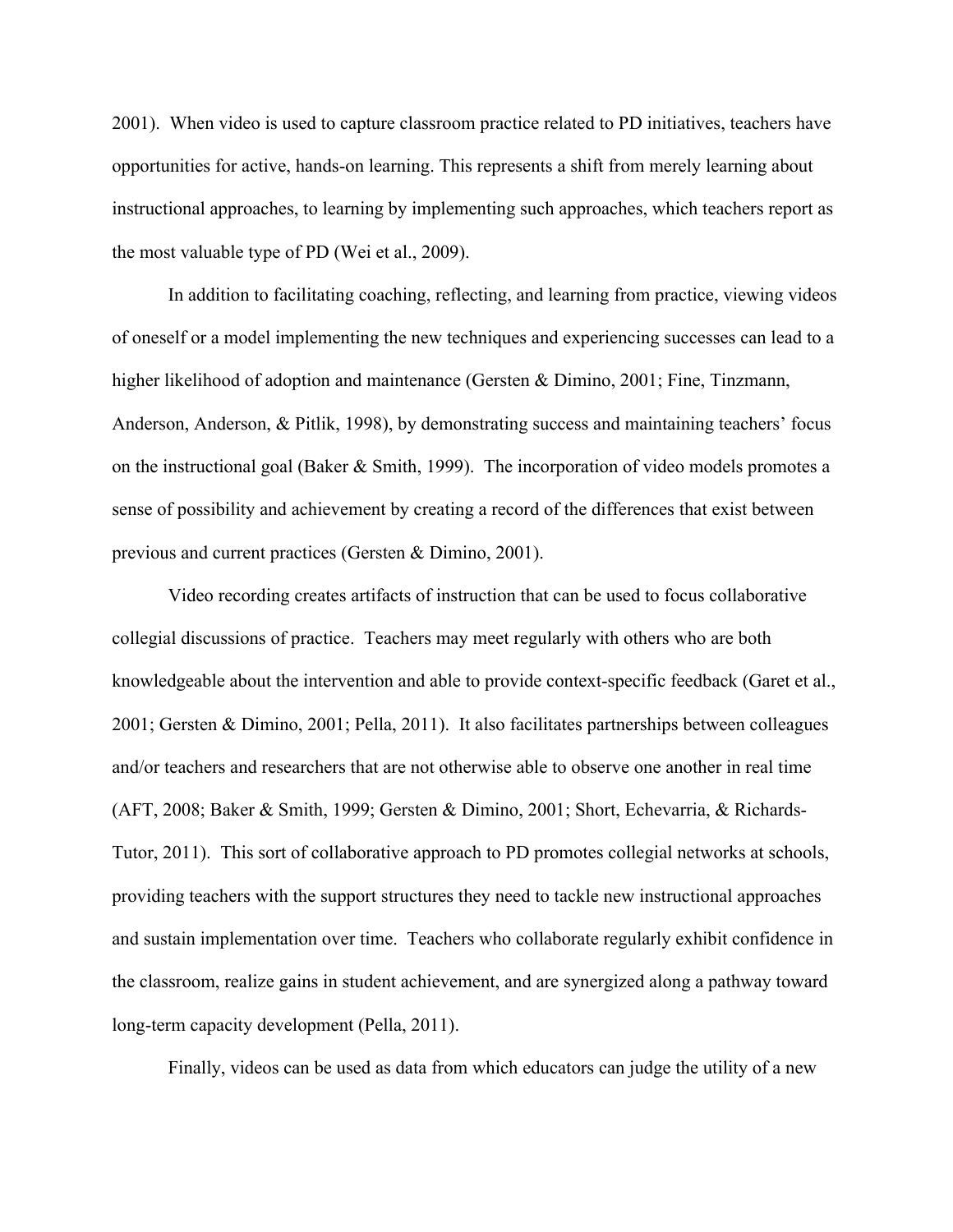practice and document personal development. This sort of progress monitoring not only supports buy-in and motivation, but provides evidence that can support changes in teachers' habits and beliefs (Doppelt, et al., 2009; Gersten & Dimino, 2001; Short et al., 2011).

In this chapter, we discuss the procedures taken to develop an instructional fidelity instrument that paralleled development of an instructional intervention, namely SIWI, through collaboration with teachers, and encompassing the review and reflection of videotaped instruction. We then share subsequent work whereby a new group of teachers across six states was introduced to the fully developed elementary SIWI curriculum, and engaged in year-long professional development that involved collaborative review and discussion of videotaped instruction in tandem with select fidelity instrument principles. While outcomes are specific to the use of video in support of literacy coaching which occurred later in the project, the development phase is detailed to provide background on how we arrived at our current approach.

#### **Method**

#### **Development of the Instructional Fidelity Instrument**

During the development phase of the grant, six elementary teachers of the deaf, grades 3- 5, across varied settings (i.e., public school, residential school and day school for the deaf) were involved. These teachers worked within programs that had different philosophies of education, whereby some allowed the use of ASL with d/hh students following a bilingual approach to education and others followed an oral/aural or a combined approach. Teachers of these classes ranged in experience from 3 to 25 years teaching d/hh students, and most had 2-3 years of experience with SIWI.

Prior to the start of the first school year, the six teachers attended a week-long professional development on SIWI. They were exposed to the major instructional principles of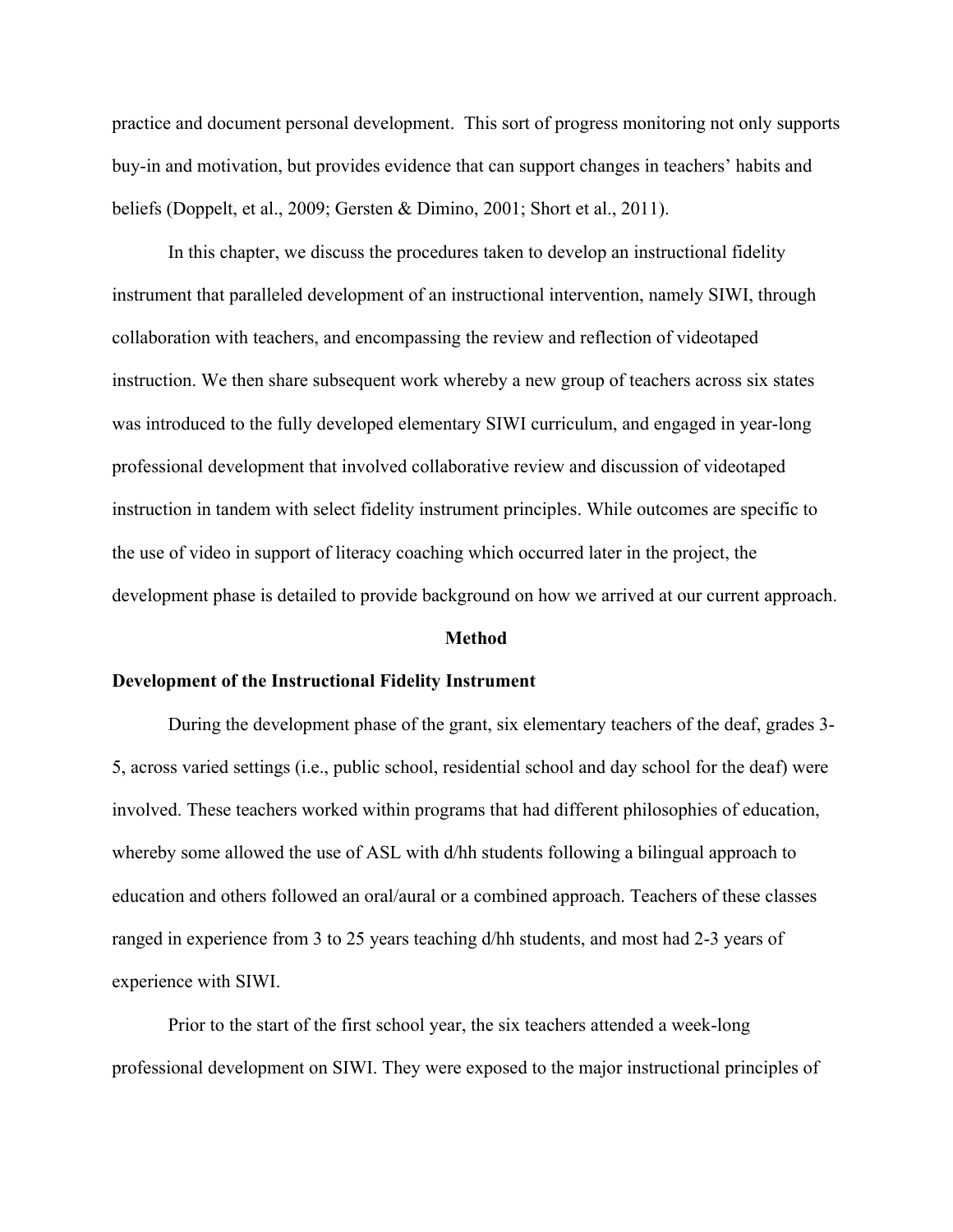the SIWI curriculum as implemented at the middle grades level, and were encouraged to adapt and apply the curriculum to their elementary settings. Teachers and research team members collaboratively participated in two years of SIWI instruction and development. By semester, each of the three major driving principles of SIWI were targeted one at a time for more in-depth reflection, idea generation, and development. During the first semester of work, attention was specifically placed on the use of strategy instruction to explicitly teach writing processes to students, followed by a semester of focusing on interactive instruction and then the incorporation of linguistic and metalinguistic approaches. This process resulted in innovation and development of the curriculum and instructional fidelity instrument piece by piece.

For the most part, teachers implemented SIWI on a daily basis and for a minimum of 2 hours per week. They videotaped every SIWI lesson using video systems that captured both teacher-focused and student-focused views of the classroom, combined the videos into a single split-screen, and uploaded it to a secured online server. Both teachers and researchers could access the videotaped instruction online. Videos were needed for research, development, and professional development. Specific purposes for capturing classroom video footage were: 1) to collect bouts of model instruction that could illustrate instructional principles and be used to train new teachers; 2) to continually monitor student progress and examine targeted areas of the curriculum that may or may not be working; and 3) to collaboratively review and reflect on one's instruction. Teachers met online with members of the research team on a weekly basis for 20-40 minutes to collaboratively review and reflect on instruction and/or student progress, or to brainstorm ways of enriching or adapting the SIWI curriculum to better meet the needs of each teacher's particular students.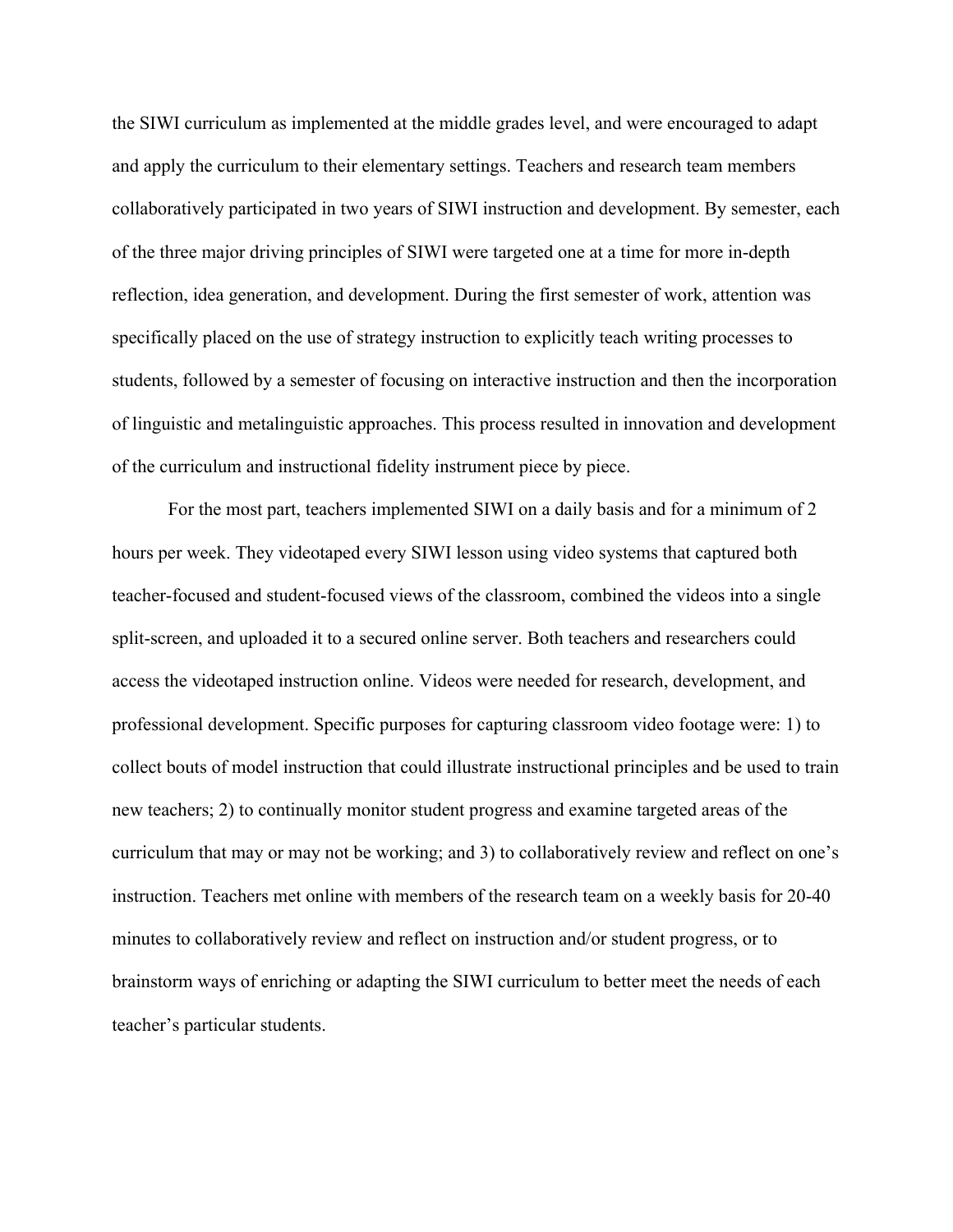Additionally three in-person professional development sessions occurred during the development phase, bringing teachers together at the conclusion of each semester. During these sessions, select segments of videotaped lessons were used to illustrate instructional approaches and promote discussion of the SIWI principles as articulated on the fidelity instrument. Teachers were also given time to review their own lessons across a unit of instruction, mark evidence of SIWI principles on the fidelity instrument, and then return to the group where they shared what they noticed or realized. These approaches to professional development led to cyclical bouts of development of SIWI and the fidelity instrument.

#### **Application of Video and the Fidelity Instrument to Ongoing Professional Development**

By the start of the third year of the grant project, the SIWI curriculum for elementary d/hh students as well as the partnering fidelity instrument had been fully developed. The third year of the grant was a randomized control trial to examine the efficacy of the SIWI intervention at the elementary level. An experimental group of teachers, all new to SIWI, received a weeklong professional development session the summer prior to the start of the school year. There were eight participating teachers spread across six states who ranged in teaching experience with d/hh students from 3 to 33 years. These teachers, once again, varied by educational setting and philosophy. During the academic year, a member of the research team made a site visit during the fall and spring semesters to each teacher's program to support instruction.

Teachers videotaped their instruction at least once a week using the same video systems as the previous group of teachers. There were two main purposes for collecting the video footage of classroom instruction among this group of teachers—to supplement research associated with the efficacy of SIWI and to support ongoing professional development. First, while watching a teacher's lesson, a member of the research team would complete an instructional fidelity form,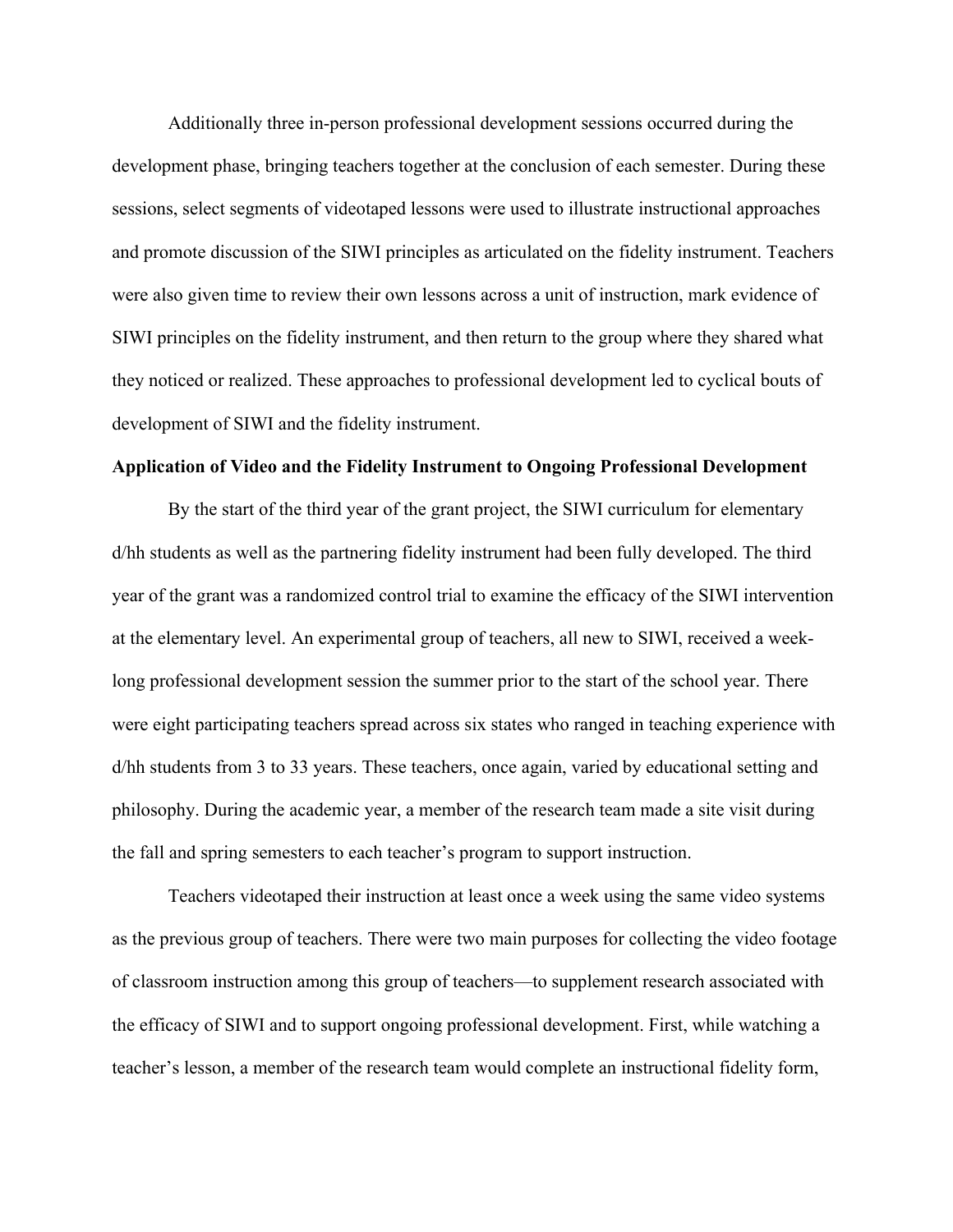rating the teacher's adherence to SIWI instructional principles. These fidelity scores would then be included in the research reporting student outcomes. The video data would also assist in interpreting the nature and impact of study findings. Secondly, the videos were used as a vehicle for collaborative and ongoing teacher professional development. During the school year, teachers met for biweekly, online meetings either with a member of the research team or in small groups of teachers whereby a research team member facilitated (see meeting protocol in Appendix B). Jointly, the teacher/s and researcher would review the past two weeks of instruction by conversing about *what is going well* with instruction, using the fidelity instrument and associated video evidence to substantiate one's remarks. Then, members of the meeting would continue on to discuss *what isn't working well* and *how we know*. Specific instances of classroom instruction might be shared in selected video clips to support a deeper understanding of the problem; however, the primary goal was to engage in collaborative problem solving, assisting teachers with approaches to the challenges they face. In doing this, we asked *what principles on the fidelity instrument help us address (the issue)*? The meeting then concluded by collaboratively targeting specific instructional principles the teacher would attend to during the next two weeks of instruction, and a commitment to *try it out*. Biweekly cycles of review, reflection, and goal setting, using classroom video footage paired with the instructional fidelity form, were primary elements of the continuous, year-long professional development provided to teachers.

#### **Discussion of Outcomes**

In this chapter we have described how a rubric-style observation instrument for observing classroom writing instruction was designed to focus and optimize collaborative video analysis sessions among teachers and researchers. In the section that follows, we examine outcomes associated with our experience using the fidelity instrument in conjunction with video reflection,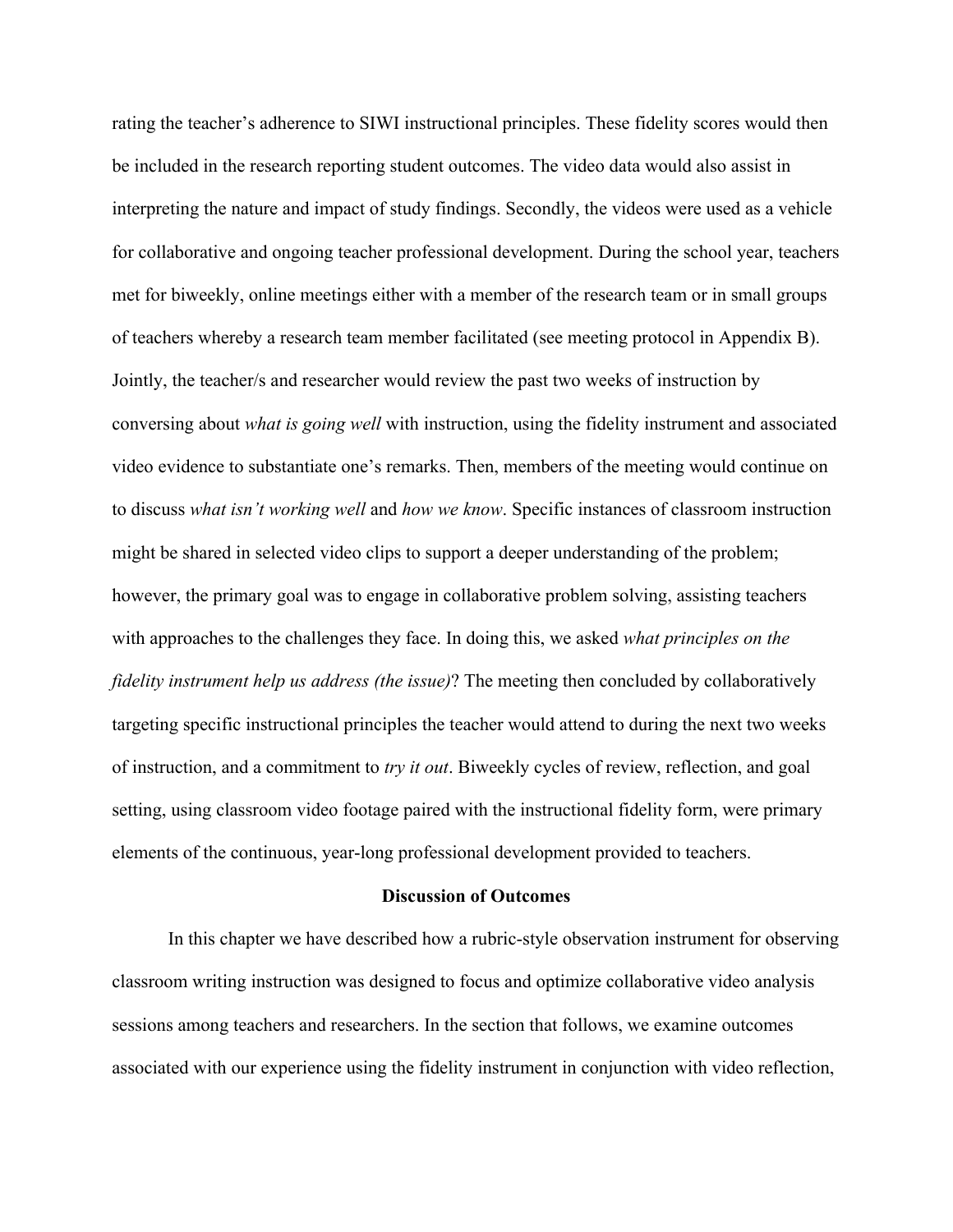and in doing so, discuss the constraints and affordances of using video for research and professional development. This discussion is meant to support the work of researchers and instructional leaders who wish to carry out literacy investigations using video, despite the logistical and methodological challenges it involves.

We have constructed our understandings of the challenges and affordances by engaging in a collaborative, thematic analysis of teacher interviews before, during and at the close of the study. Brief, semi-structured interviews were conducted by a member of the research team during bi-weekly meetings in order to generate feedback for improvement throughout the study.

We generated and compared memos from each interview, focusing specifically on the aspects SIWI teachers discussed, feedback about professional development and support structures, and lingering or ongoing questions related to the study. We compared memos generated by members of the research team, looking within interviews from a single participant as well as across participants in order to identify trends and patterns associated with the professional development approach. After summarizing feedback, we generated a list of five main findings which were shared and checked with teacher participants in order to ensure validity. This section provides an overview of these findings with a discussion of their implications for other projects.

#### **Challenges of Using Video and Overcoming Constraints**

Though instrumental in our work in terms of instructional design and teacher development, there are two main challenges associated with using videos for research and development purposes. First, the richness of video data can often be overwhelming for viewers and for the systems that support video upload, storage, sharing, and viewing. Substantial technical and logistical coordination is required for capturing, storing, and sharing high-quality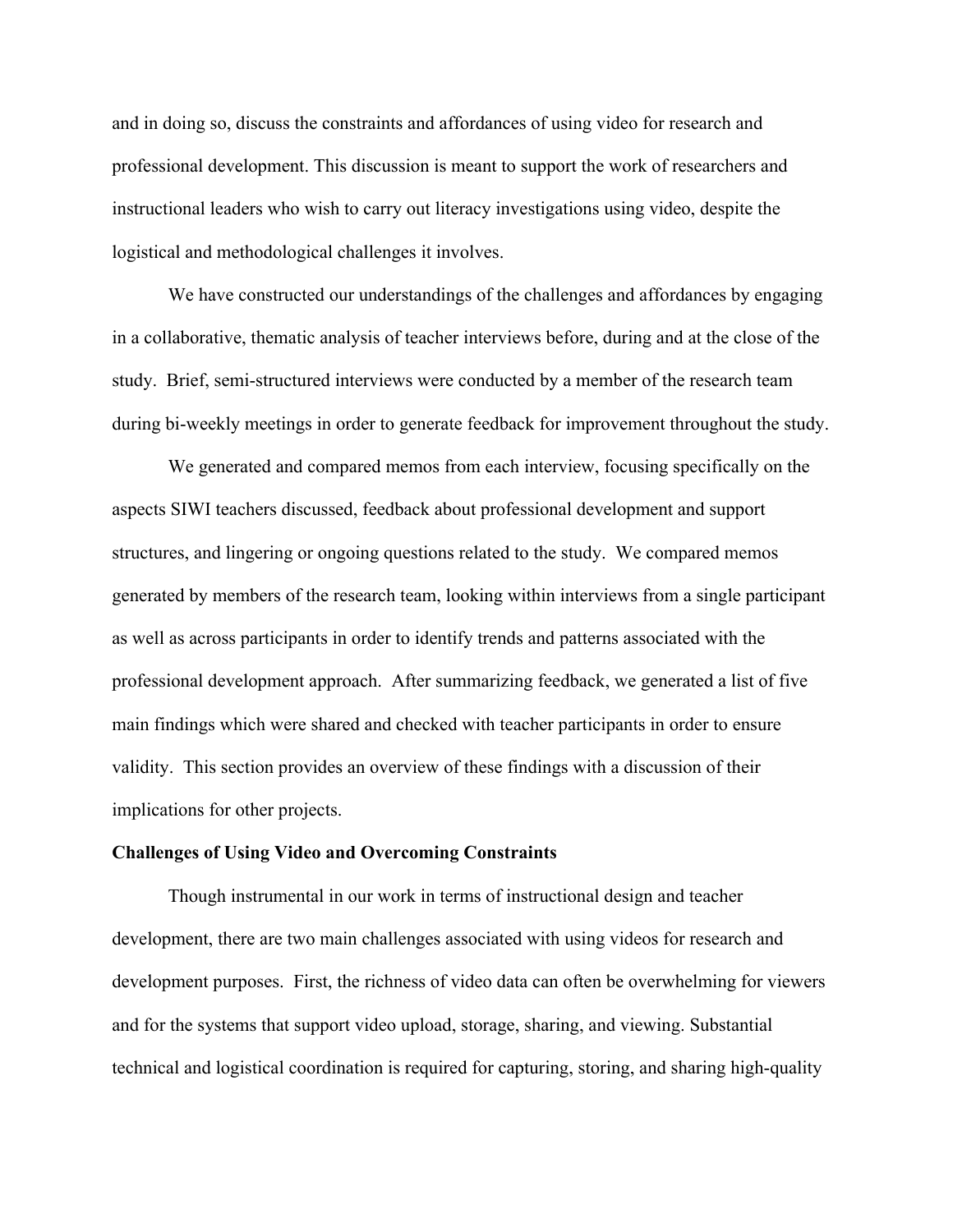video. Since our project spanned six geographically distant states, and teachers were frequently videotaping instruction without in-person support of a researcher or assistant, we needed a userfriendly system that minimized time spent on setup, recording, sharing, and maintenance. We also needed a system that provided a clear visual of the subjects of interest in classroom videos both teachers and students.

When a teacher and a student are working one-on-one, or when the teacher is driving instruction, a simple recording device like an iPad, iPhone, or flip camera is often sufficient. However, SIWI's focus on interactive group instruction, coupled with the need for clear visual images of students in order to clearly view their signing, required a different approach. After experimenting with several options for video capture and streaming, we identified a tool for video capture that met our needs and provided a secure, online space for video viewing and collaboration. We used one ThereNow® InSight Duo camera in each classroom. These compact camera systems use two lenses to capture a picture-in-picture view of two distinct angles of the classroom. In our case, this included one view of students and one view of the teacher/whiteboard area. Once connected to the internet via an Ethernet cord, the camera automatically uploads both video views and synchronizes them for online playback in a secure online view player. Teachers were only responsible for turning the system on and off at the beginning and end of their instruction, as the upload, charging, syncing, and sharing were automatic as soon as recording stopped.

Within the online video sharing system were tools for clipping videos, commenting, coding, annotating, and inserting timestamps to mark particular moments. This allowed researchers to select portions of video to share with teachers and/or use for analysis. As video is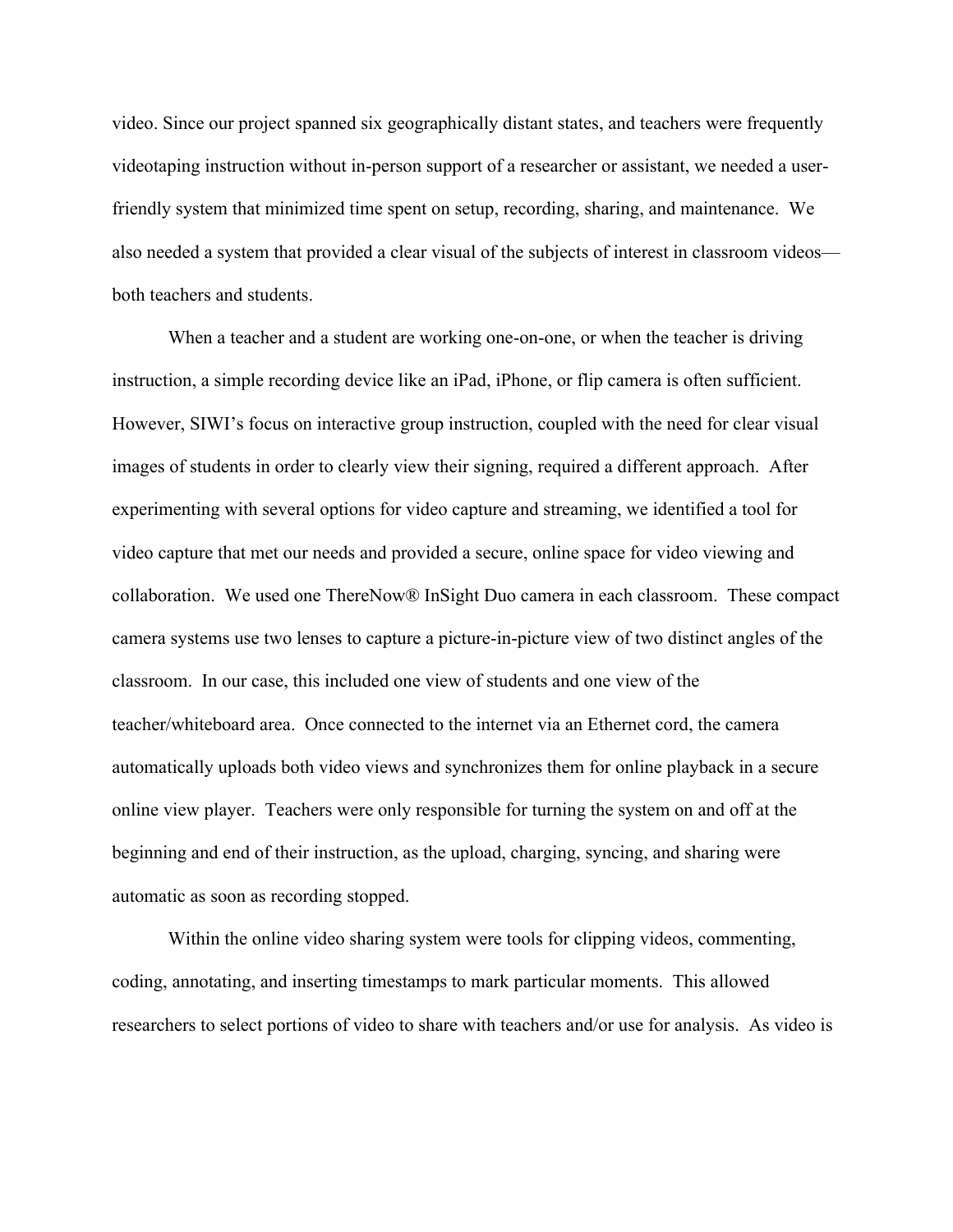increasingly used in the context of teacher preparation and professional development, we anticipate that options for systems like these will proliferate.

ThereNow®'s suite of online options also assisted us in addressing the second constraint of video work—the problem of information overload. Videos make many layers and aspects of instruction, environment, behavior, language, and interactions available for analysis that it is difficult to know where to begin, how to stay focused, and what to attend to. In addition, video viewing can be enormously time consuming, making it inefficient for frequent teacher reflection. The ability to edit videos by selecting key clips, and to add time-stamped codes to videos for future sorting and sharing, dramatically increased the efficiency of bi-weekly meetings and researcher analysis. Only one researcher is required to view each video from start to finish in order to identify clips and code other features of interest. Other analysts and teacher participants can focus on viewing and reviewing specific short segments that have been selected from the large stretches of raw data.

Overcoming another constraint, the development of our fidelity instrument was instrumental in allowing focused, strategic selection of video segments for reflection and analysis. Using the fidelity instrument as a resource during reflection allowed teachers to strategically engage in data reduction - i.e. not be overwhelmed by the amount of video data, or the sheer number of possible things to attend to when observing instruction. The fidelity instrument focused attention on instructional principles. This does not mean that noninstructional elements of the video were ignored, but rather they were discussed using the fidelity instrument as a lens. For example, changes to the physical classroom setup were discussed as ways to support teachers' application of specific SIWI principles.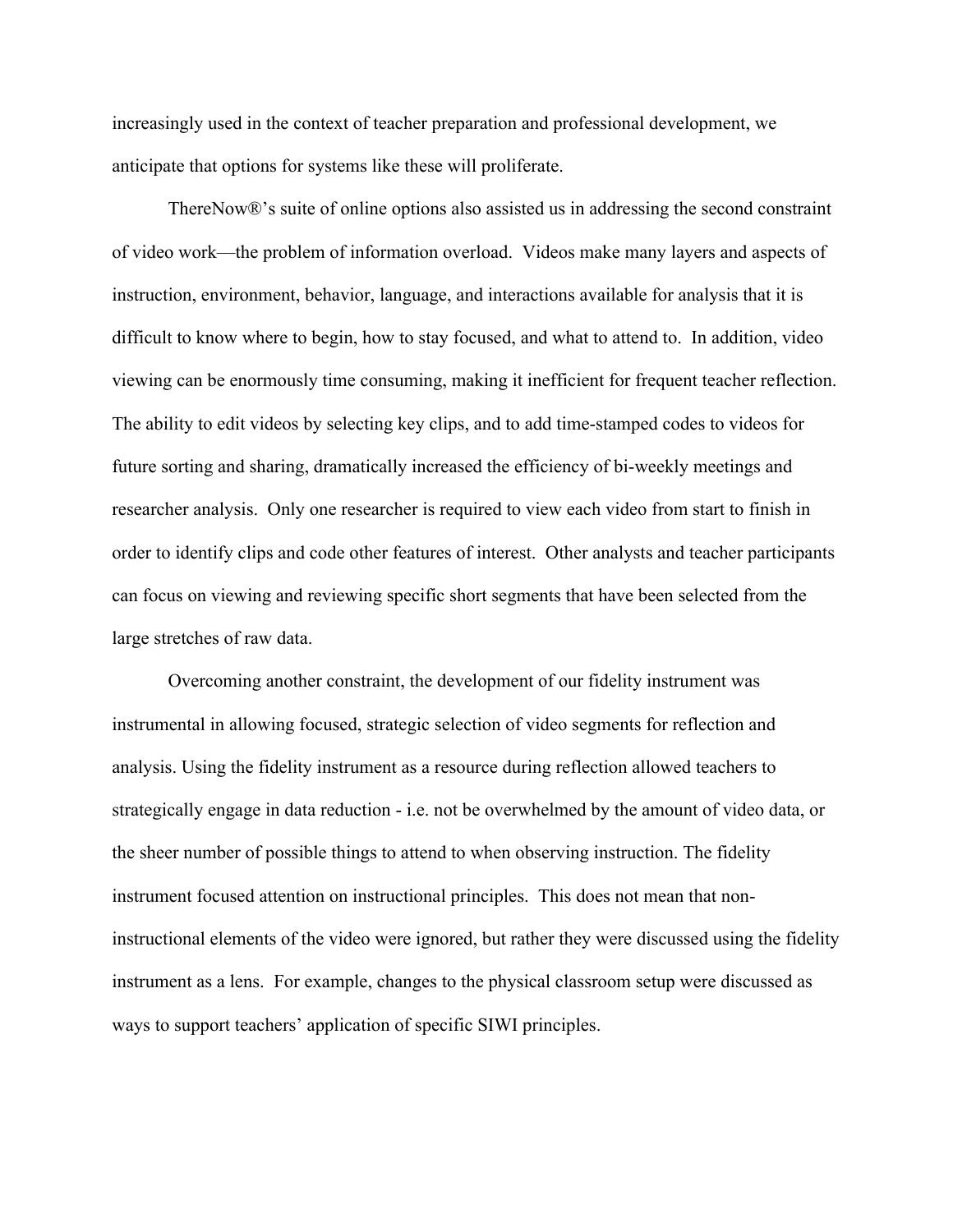When there existed behavioral interruptions or other classroom challenges, teachers were able to use SIWI principles described in the fidelity instrument to brainstorm ways to address such patterns. In other words, it provided a problem solving approach. As Grossman et al., (2013) reported, it is difficult for raters of classroom videos to rate instructional features when there are challenging behaviors present in the video clip. For this reason the Protocol for Language Arts Teaching Observation (PLATO) has a rated category for classroom management in an otherwise instruction-focused tool. Similarly, when teachers view or experience classroom interactions as behavior management problems, it is difficult to sustain a focus on instruction and to see how instruction itself might be modified to invite more positive behavior. The fidelity instrument allowed us to discuss concerns about behavior in the context of instructional principles and therefore use instruction itself to support more positive behavior. For example, when students were consistently disengaged during guided writing lessons, teachers were able to identify strategies to support engagement by discussing principles related to interaction on the fidelity instrument.

Besides supporting instructional, environmental and behavioral troubleshooting, the fidelity instrument allowed teachers and researchers to use the videos as catalysts for conversations about what worked well for individual students. The videos provided evidence of patterns teachers were not always aware of in the moment, and also could be used to document growth over time that teachers may not sense in their day-to-day efforts. This allowed the researchers to ensure collaborative video analysis sessions were focused, efficient, and growthoriented. Both Baker and Smith (1999) as well as Gersten and Dimino (2001) have argued, evidence of success can lead to a higher likelihood of adoption and maintenance because they promote a sense of possibility and achievement among participants.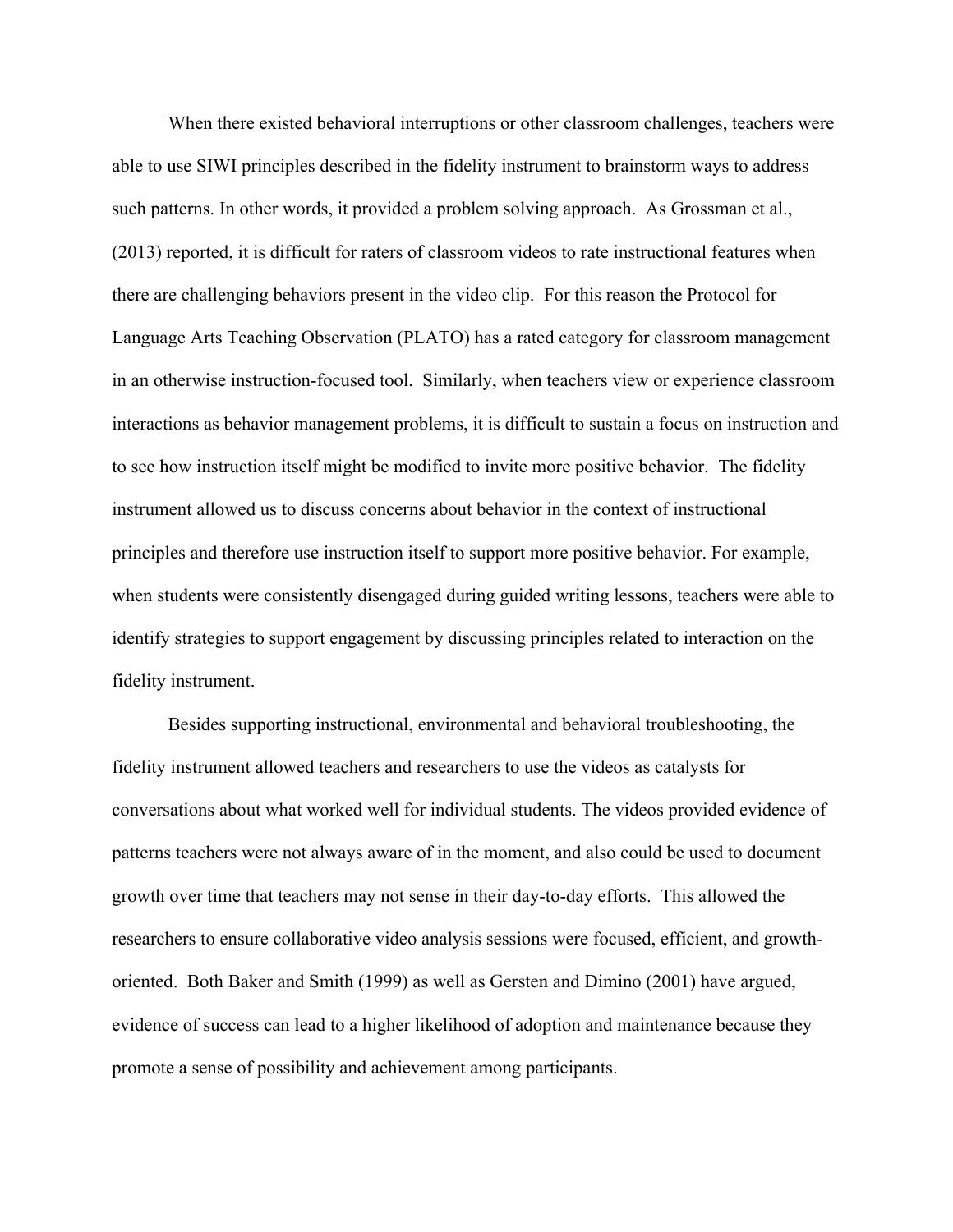#### **Affordances of Using Video for Research and Professional Development**

Our project used video capture in teachers' classrooms across six states to support SIWI related research as well as teachers' opportunities to reflect on their practice and learn from each other's practice. Videos were uniquely supportive of teacher growth in three important ways. First, they allowed teachers to learn from one another's practice despite geographical separation. Facilitating peer observations within a school building is often a significant staffing and scheduling challenge. Facilitating peer observations across schools is nearly impossible without video support (AFT, 2008; Baker & Smith, 1999; Gersten & Dimino, 2001; Short, Echevarria, & Richards-Tutor, 2011), which is essential for long-term capacity development (Pella, 2001).

Second, video records of a teacher's own classroom provide opportunities to see aspects of their own classrooms and interactions that they do not attend to in the moment. Just as it can be overwhelming to consider all the possible layers of analysis video affords, it is impossible to be aware of every aspect of classroom interactions while you are in the process of interacting. Still, as exemplary teachers have reported (e.g., Gabriel, Allington, & Day 2010), professional development that provides teachers with a new way of looking at their practice and/or student work is consistently mentioned as instrumental in teacher development and motivation.

Third, videos provided both teachers and researchers with evidence of growth over time. As we noted in the review of literature, this aspect of video is important for engaging teachers' motivation and self-efficacy with regard to SIWI. It also provided support for sustaining work with SIWI in settings where instructional leaders were inclined or pressured to make decisions about instructional approaches based on data about their effectiveness.

Video evidence of growth over time was important for researchers because it provided data for understanding trends in challenges and trajectories of growth for teachers implementing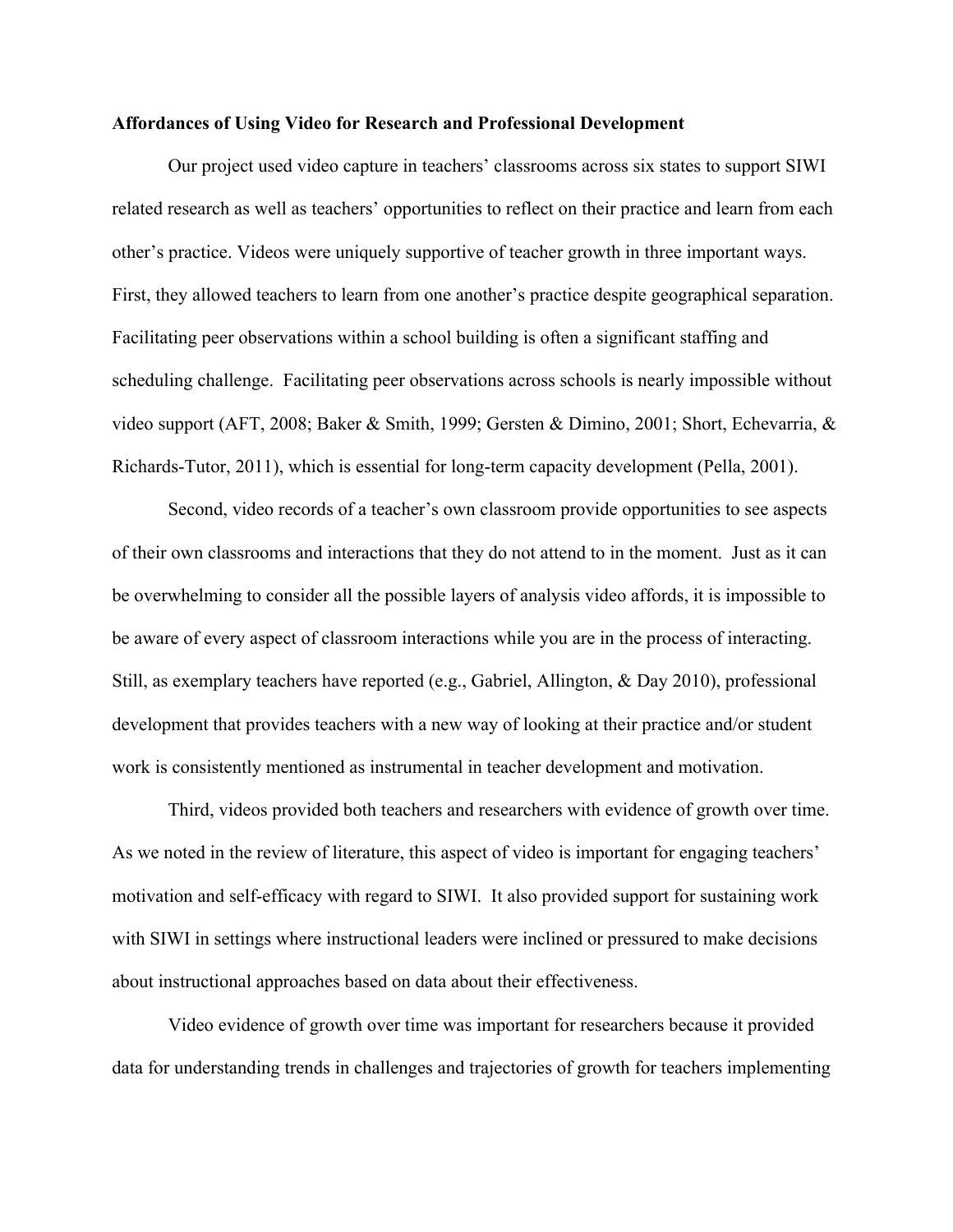a new approach of instruction. For example, we found that implementing interactive or dialogic instruction well, especially for teachers who viewed this as a departure from their prior practice, required ongoing reflection and discussion that was grounded in the teachers' classroom contexts and tied to instructional principles. Merely discussing instruction without relating it to principles, or discussing instruction in general without reference to a specific context, was not viewed as helpful or productive by teachers. These data allowed us to develop a more specific protocol for bi-weekly meetings that included sensitivity to the typical trends of implementation we observed. Knowledge of typical trends in implementation over time now guides what we attend to during video review, what we extract to share with teachers during meetings, and how we coach teachers during bi-weekly meetings. For example, we were able to develop guiding questions to support implementation, and to refine the fidelity instrument by sharpening our focus on the aspects of instruction that differentiated levels of fidelity and performance across settings. Without classroom videos that could be efficiently collected, organized, clipped, and shared, this would not have been possible.

#### **Conclusion**

In this chapter we discuss our approach to developing and implementing collaborative video review sessions with inservice teachers for the purposes of ongoing professional development, as well as simultaneous research and development. The collaborative video analysis sessions were focused, efficient, and growth-oriented. In particular, by pairing the viewing of video alongside associated principles on the fidelity instrument, we involved teachers in a targeted and guided process of analyzing and reflecting that moved beyond what is typically achievable through the use of rubric ratings or engagement in self-reflection alone. Even though data collection and analysis from the third year of the project is far from complete, there has been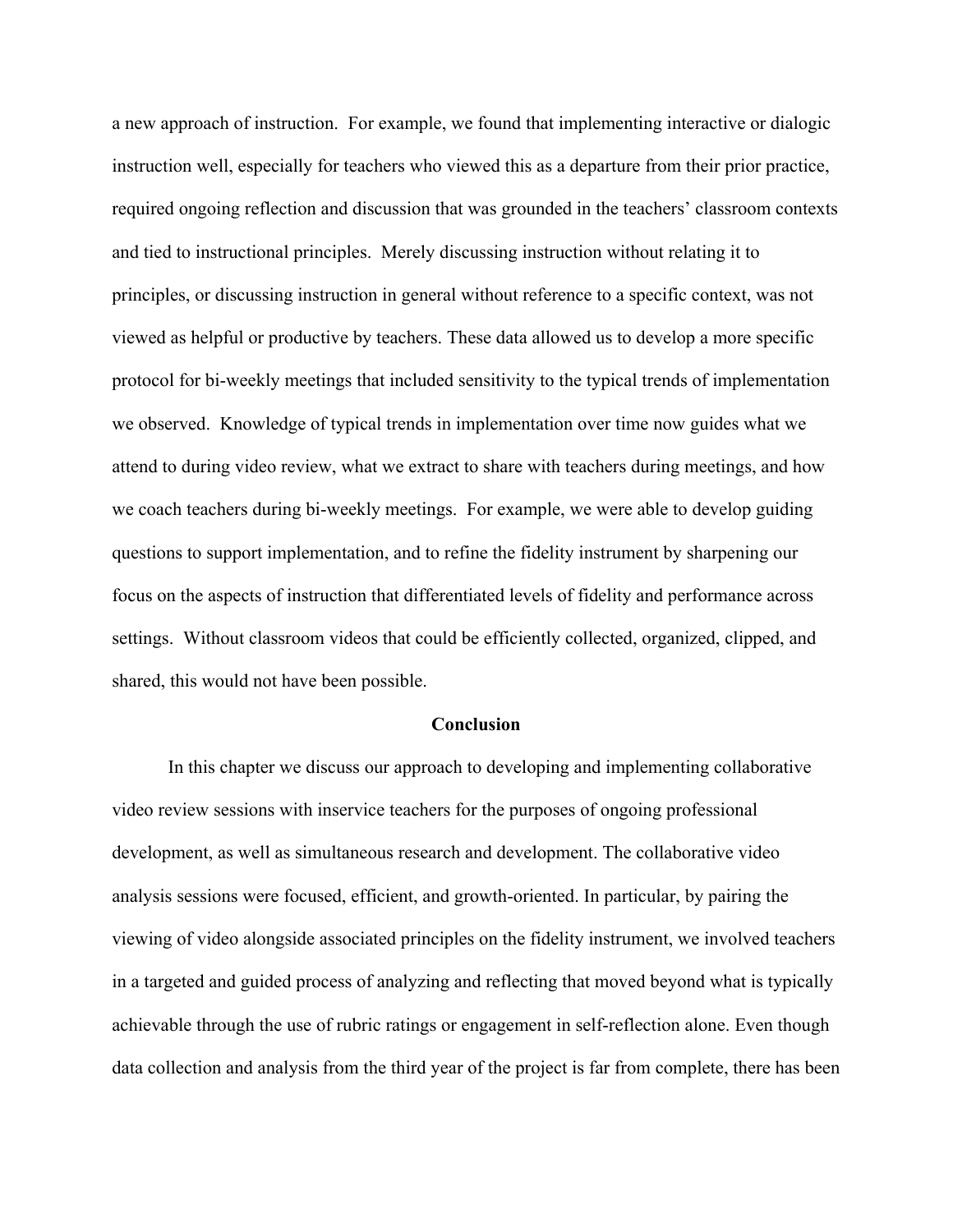a noticeably higher level of instructional fidelity among third year teachers compared to those in the development phase who had more experience with SIWI. We hypothesize that the enhanced protocol and process for video review and reflection has resulted in more rapid and more substantial changes to teacher practice.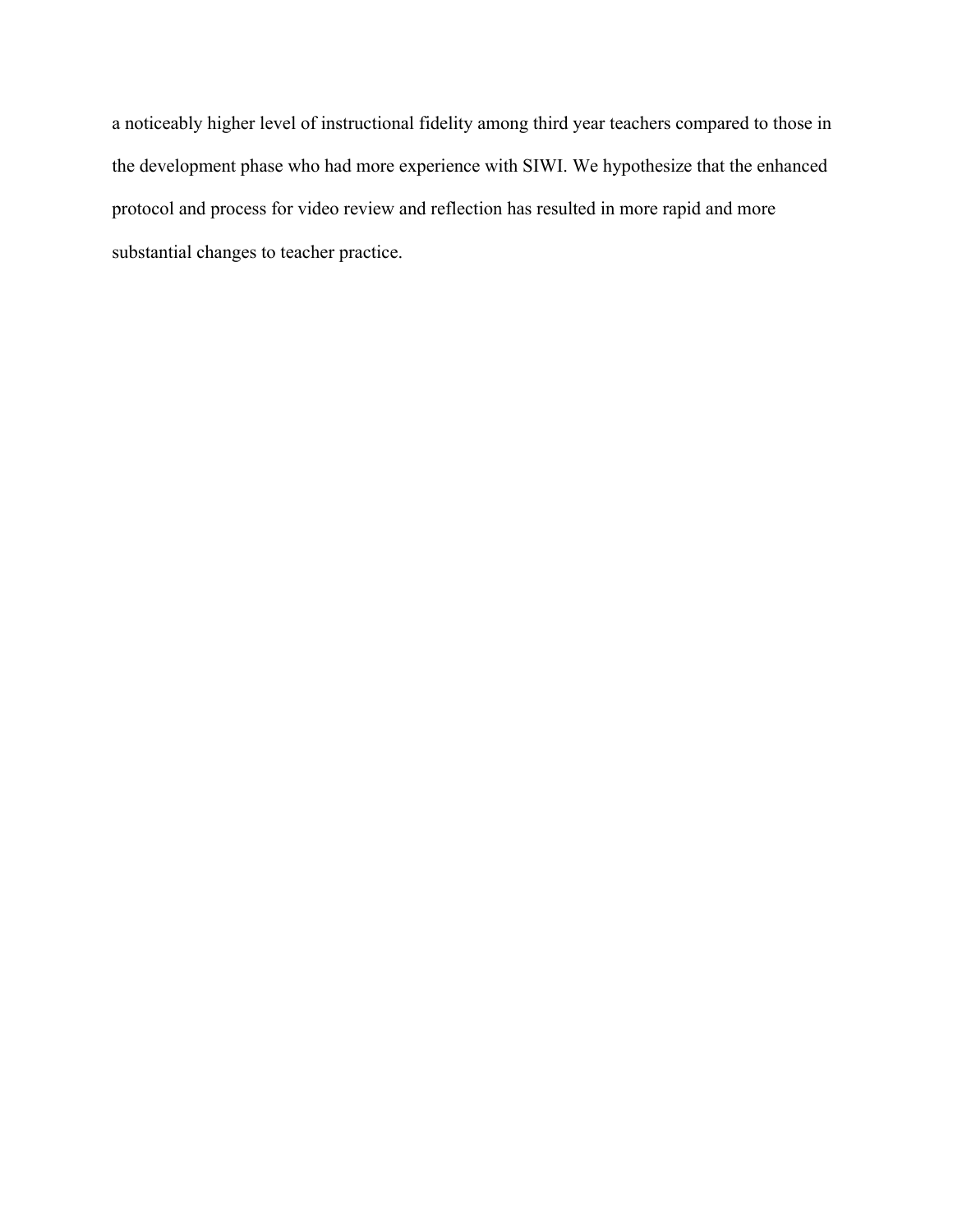### **References**

- American Federation of Teachers. (2008). *Principles for professional development: AFT guidelines for creating professional development programs that make a difference.*  Retrieved from http://www.aft.org/pdfs/teachers/principlesprodev0908.pdf
- Applebee, A. N., & Langer, J. A. (2011). A snapshot of writing instruction in middle schools and high schools. *English Journal, 100*(6), 14-27.
- Applebee, A.N., & Langer, J.A. (2013). *Writing Instruction that Works: Proven methods for middle and high school classrooms.* New York, NY: Teachers College Press.
- Baker, S., & Smith, S. (1999). Starting off on the right foot: The influence of four principles of professional development in improving literacy instruction in two kindergarten programs. *Learning Disabilities Research and Practice, 14,* 239-253.
- Cummins, J. (1979). Linguistic interdependence and the educational development of bilingual children. *Review of Educational Research, 49*(2), 10-15. doi:

10.3102/00346543049002222

- Cummins, J. (1989). A theoretical framework of bilingual special education. *Exceptional Children, 56,* 111–119. Retrieved from http://psycnet.apa.org/index.cfm?fa=search.displayRecord&UID=1998-01947-002
- Darling-Hammond, L., & Richardson, N. (2009). Teacher Learning: What Matters? *Educational*
- *Leadership 66*(5), 46-53.
- Doppelt, Y., Schunn, C. D., Silk, E. M., Mehalik, M. M., Reynolds, B., & Ward, E. (2009). Evaluating the impact of a facilitated learning community approach to professional development on teacher practice and student achievement. *Research In Science & Technological Education*, *27*(3), 339-354. doi: 10.1080/0263514093166026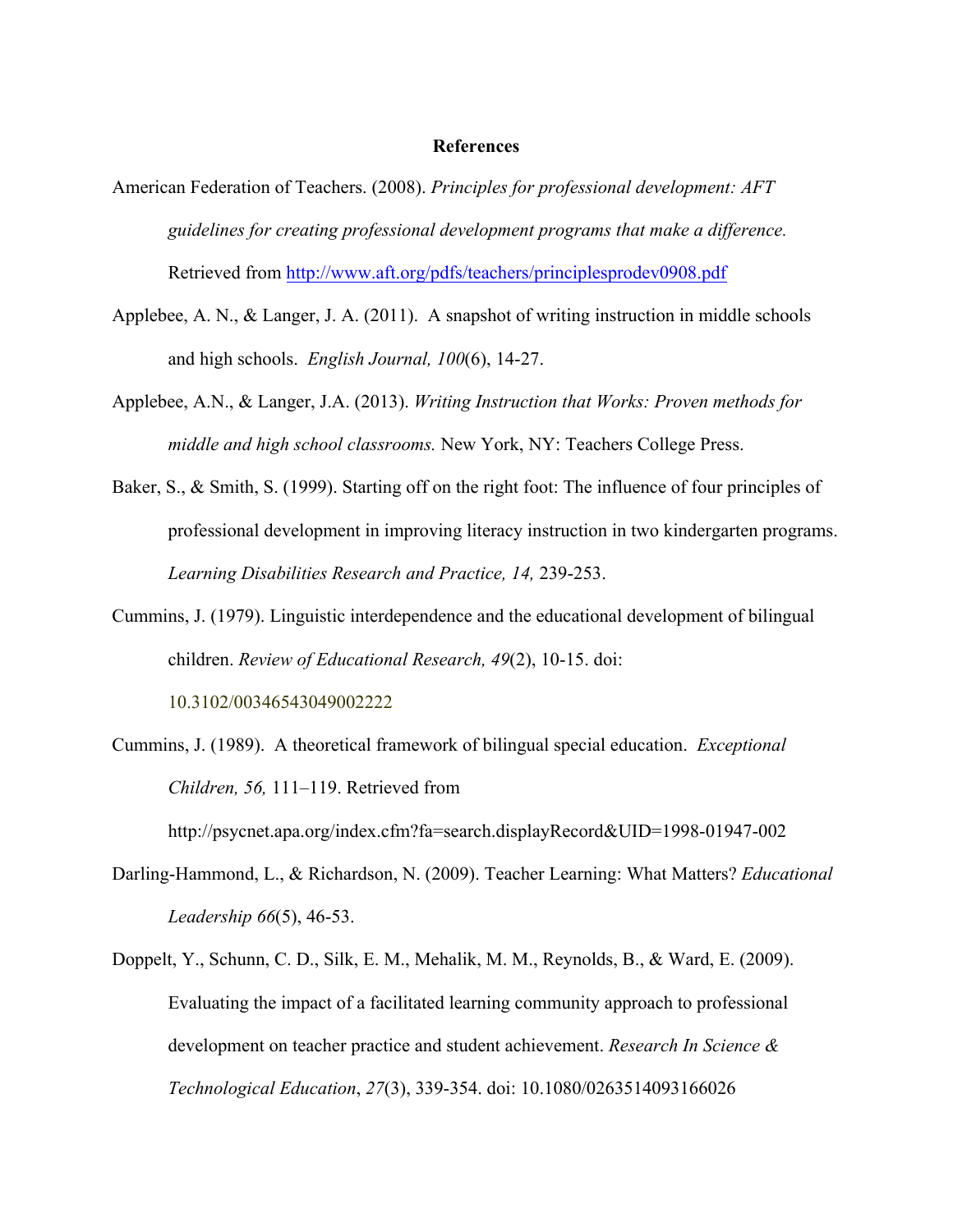- Dostal, H. & Wolbers, K. (2014). Developing language and writing skills of deaf and hard of hearing students: A simultaneous approach. *Literacy Research and Instruction*, *53*(3), 245-268. doi: 10.1080/19388071.2014.907382. Retrieved from http://www.tandfonline.com/eprint/BTMKqhIEYvSinpPnHZYC/full
- Ellis, R., Loewen, S., Elder, C., Erlam, R., Philp, J., Reinders, H., 2009. Implicit and Explicit Knowledge in Second Language Learning, Testing and Teaching. Multilingual Matters, Bristol, UK.
- Englert, C. S., & Dunsmore, K. (2002). A Diversity of Teaching and Learning Paths: Teaching Writing in Situated Activity. In J. Brophy (Ed.), *Social constructivist teaching: Affordances and constraints*, (pp. 80-130). Boston: JAI Press.
- Englert, C. S., Mariage, T. V., & Dunsmore, K. (2006). Tenets of Sociocultural Theory in Writing Instruction Research. In C. A. MacArthur, S. Graham & J. Fitzgerald (Eds.), *Handbook of Writing Research*, (pp. 208-221). New York, NY: Guilford Press.
- Fine, C., Tinzmann, M. B., Anderson, M., Anderson, W., Pitlik, D., (1998). *Learning With Technology. Facilitator's Guide, Revised Edition, and Participant's Manual*. Oak Brook, IL: North Central Regional Educational Laboratory.
- Gabriel, R., Allington, R., Periera, J. (2011). Exemplary teachers' voices on their own development. *Phi Delta Kappan, 92*(80), 37-41.

Garet, M., Porter, A., Desimone, L., Birman, B., & Yoon, K. (2001). What makes professional development effective? Results from a national sample of teachers. *American Educational Research Journal, 38*(4), 915-945. doi: 10.3102/00028312038004915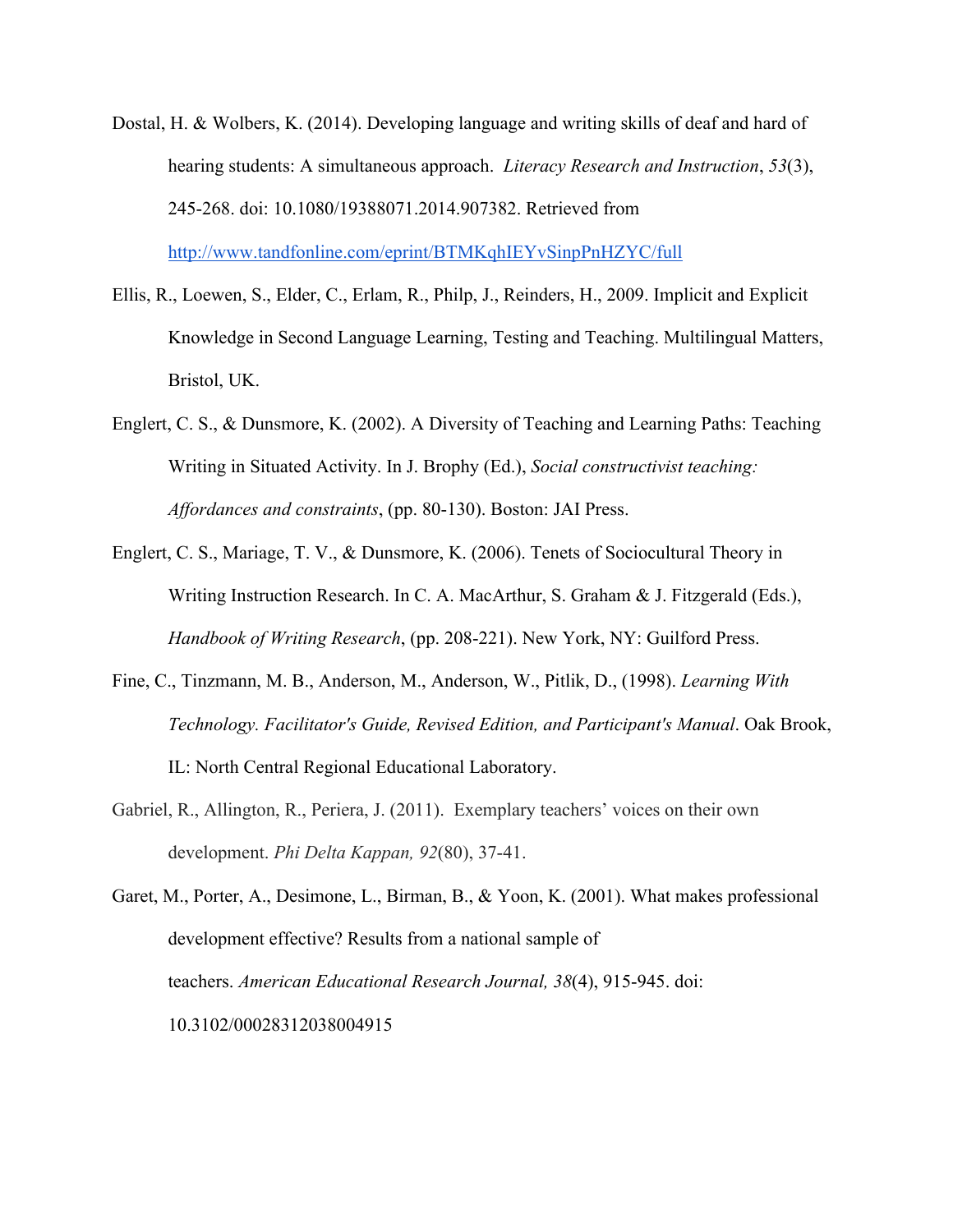- Gersten, R & Dimino, J. (2001). The realities of translating research into classroom practice. *Learning Disabilities: Research & Practice*, *16*(2), 120-30.
- Graham, S. (2006). Strategy Instruction and the Teaching of Writing: A Meta-analysis. In C. A. MacArthur, S. Graham & J. Fitzgerald (Eds.), *Handbook of Writing Research*, New York, NY: The Guilford Press.
- Graham, S. & Perin, D. (2007). *Writing next: Effective strategies to improve writing of adolescents in middle and high schools—A report to Carnegie Corporation of New York.* Washington, DC: Alliance for Excellent Education.
- Graves, D. H. (1983). *Writing: Teachers and children at work.* Exeter, NH: Heinemann.
- Grossman, P., Loeb, S., Cohen, J., & Wyckoff, J. (2013). Measure for measure: The relationship between measures of instructional practice in middle school English language arts and teachers' value-added scores. *American Journal of Education*. *119*(3), 445-470.
- Krashen, S.D. (1994). The input hypothesis and its rivals. In N. C. Ellis (Ed.), *Implicit and explicit learning of languages* (pp. 45-77). London, UK: Academic Press Limited.
- Mariage, T. V. (2001). Features of an interactive writing discourse: Conversational involvement, conventional knowledge, and internalization in "Morning Message". *Journal of Learning Disabilities,* 34, 172-196. doi: 10.1177/002221940103400206
- Pella, S. (2011). A Situative Perspective on Developing Writing Pedagogy in a Teacher Professional Learning Community. *Teacher Education Quarterly*, *38*(1), 107-125.
- Short, D. J., Echevarria, J. & Richards-Tutor, C. (2011). Research on academic literacy development in sheltered instruction classrooms. *Language Teaching Research, 15*(3), 363-380. doi:10.1177/1362168811401155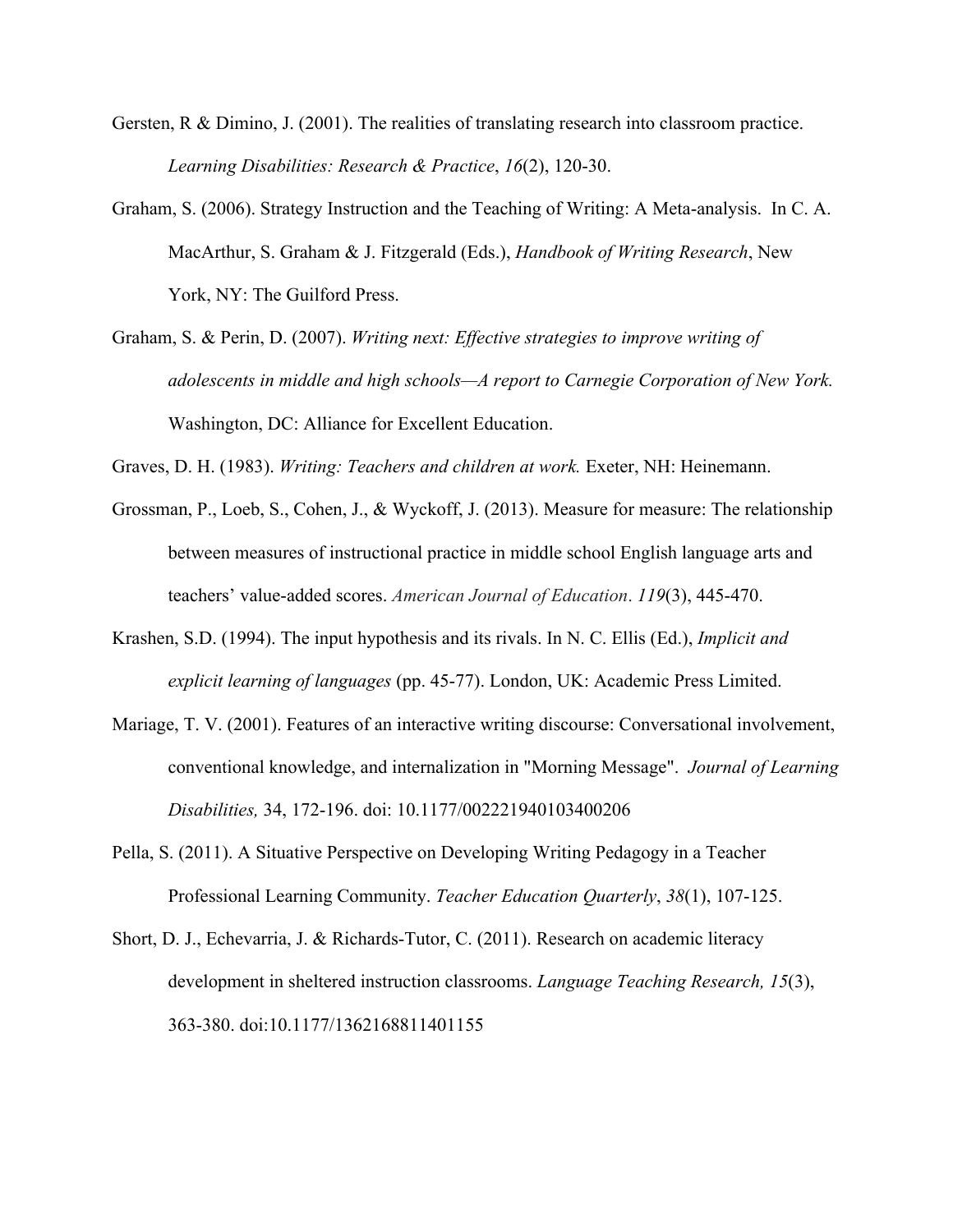- Vygotsky, L. S. (1978). *Mind in society: The development of higher psychological processes*. Harvard, MA: Harvard University Press.
- Wei, R.C., Darling-Hammond, L., Andree, A., Richardson, N., Orphanos, S. (2009). *Professional learning in the learning profession: A status report on teacher development in the United States and abroad.* Dallas, TX. National Staff Development Council.
- Wenger, E. (1999). *Communities of Practice: Learning, Meaning, and Identity*. Cambridge, UK: University of Cambridge Press.
- Wolbers, K. (2008a). Strategic and Interactive Writing Instruction (SIWI): Apprenticing deaf students in the construction of English text. *ITL International Journal of Applied Linguistics, 156*, 299-326*.* doi:10.2143/ITL.156.0.2034441
- Wolbers, K. (2008b). Using balanced and interactive writing instruction to improve the higher order and lower order writing skills of deaf students. *Journal of Deaf Studies and Deaf Education, 13*(2), 255-277*.* doi:10.1093/deafed/enm052
- Wolbers, K. (2010). Using ASL and print-based sign to build fluency and greater independence with written English among deaf students. *L1-Educational Studies in Language and Literature, 10*(1), 99-125*.* Retrieved from http://l1.publicationarchive.com/publication/1/333http://www.tandfonline.com/eprint/BTMKqhIEYvSinpPn HZYC/full
- Wolbers, K., Dostal, H. & Bowers, L. (2012). "I was born full deaf." Written language outcomes after one year of Strategic and Interactive Writing Instruction (SIWI). *Journal of Deaf Studies and Deaf Education, 17*(1), 19-38. doi:10.1093/deafed/enr018. Retrieved from http://jdsde.oxfordjournals.org/content/early/2011/05/13/deafed.enr018.full.pdf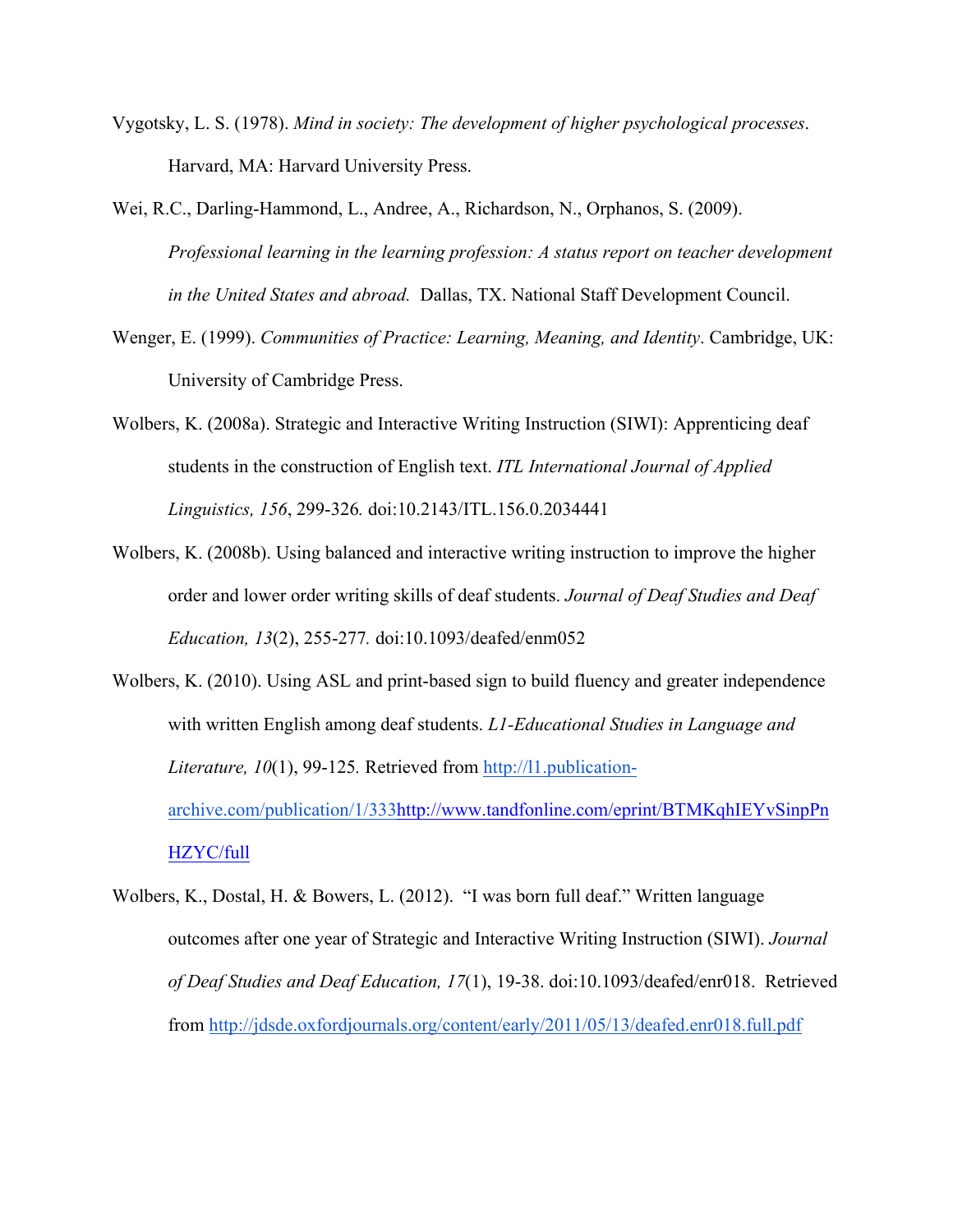## **Appendix A**

## **Fidelity Instrument**